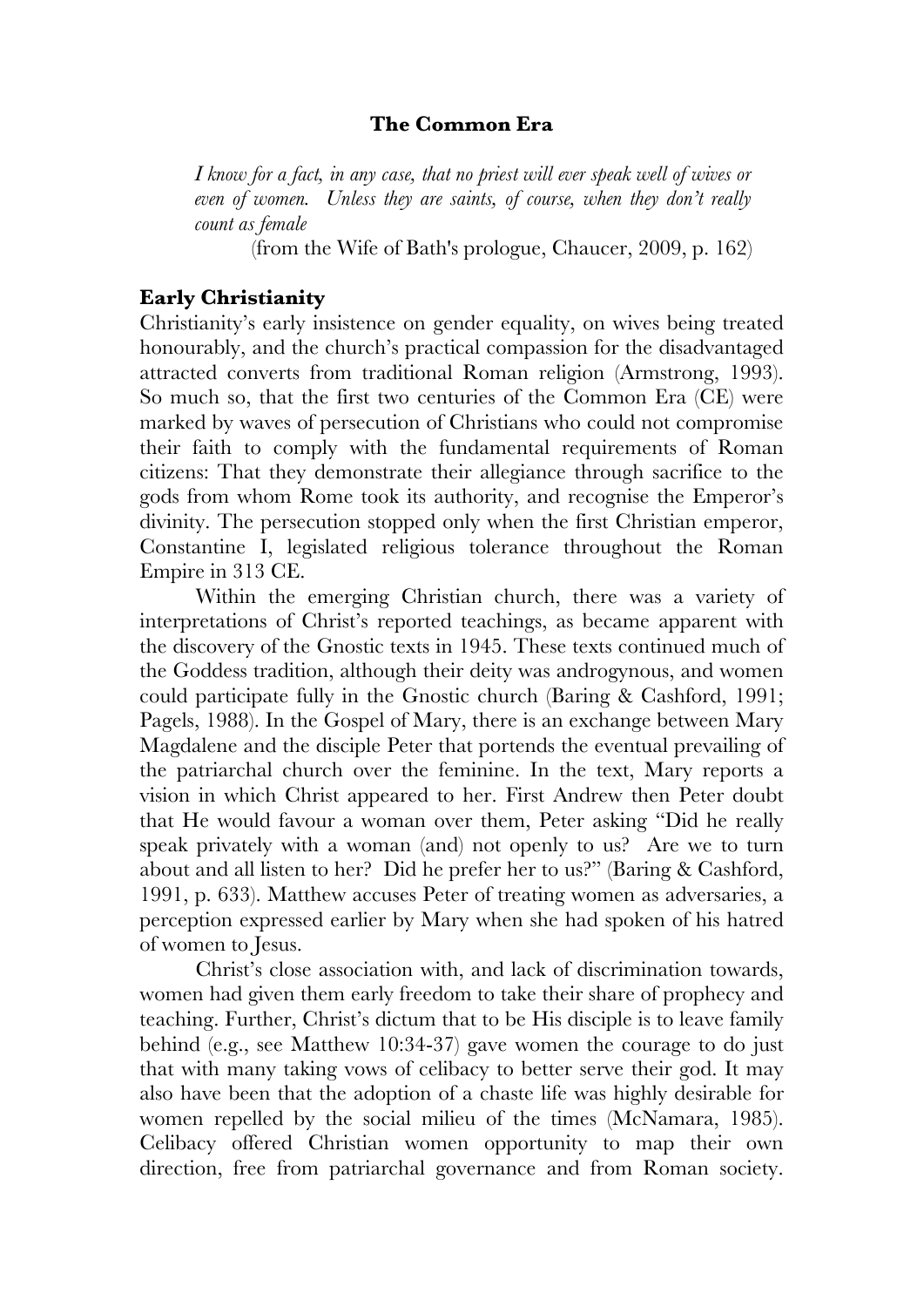Such was its appeal that "women in particular had to be counselled against adopting the virgin life out of hatred of marriage rather than the proper reason of religious devotion. The virginal life unequivocally entailed a mission beyond the sexual and procreative service of men" (McNamara, 1985, p 56). The growing importance of a chaste life to Christian dogma eventually saw acceptance of virginal orders, particularly as men began adopting the unmarried life as necessary for their ministry. Celibacy attained the status of being closest to God, ranked into a hierarchical order of lifelong virgins over those who assumed chastity from baptism, and over those who maintained a chaste marriage, a not improbable circumstance within the new definition of marriage that saw a couple joined together by mutual consent in God's service (McNamara, 1985).

By the second century CE, there were communities of consecrated virgins, actively preaching and ministering in the public sphere. This adoption of an autonomous independent life caused much suspicion among an increasingly misogynistic clergy who began, through reinterpretation of the Gospels and other revelations, to limit the range of activities appropriate for Christian women (Vidén, 1997). Increasingly, they were relegated to support roles in the church, and their status returned to one of subjection to men. In families, this meant to the male head of the household; in religious orders, the women were termed brides of Christ and were subject to the male clergy who saw themselves as Christ's representatives on Earth (McNamara, 1985).

By the fourth century, Gnostic teachings were excluded from the orthodox Christian church and much of the early progressive social justice ideology had given way to institutional discourse (Armstrong, 1993). Accepted dogma was that argued by the unmarried Fathers of the Church, men such as Tertullian (155-222CE), Jerome (345-420CE) and Augustine (354-430CE), whose advocacy of a chaste life, ascription of blame for the world's ills to Eve's original sin of curiosity, and determination that all women should atone for Eve's behaviour laid the foundations of the misogyny still identifiable in today's Christianity (S. Bell, 1980).

Some of the rhetoric was as objectionable as that of Classical Athens and Rome. For example, Tertullian recommended that women always dress as though mourning and repenting Eve's sin, which introduced death to the world. By extension, all women, representing Eve, were responsible for Christ's death (Rogers, 1980) and were loathsome. A reputedly more moderate Father, John Chrysostom, is quoted, from a letter to a wavering monk, "… if you consider what is stored up inside (a woman's) beautiful eyes, and that straight nose, and the mouth and the cheeks, you will affirm the well-shaped body to be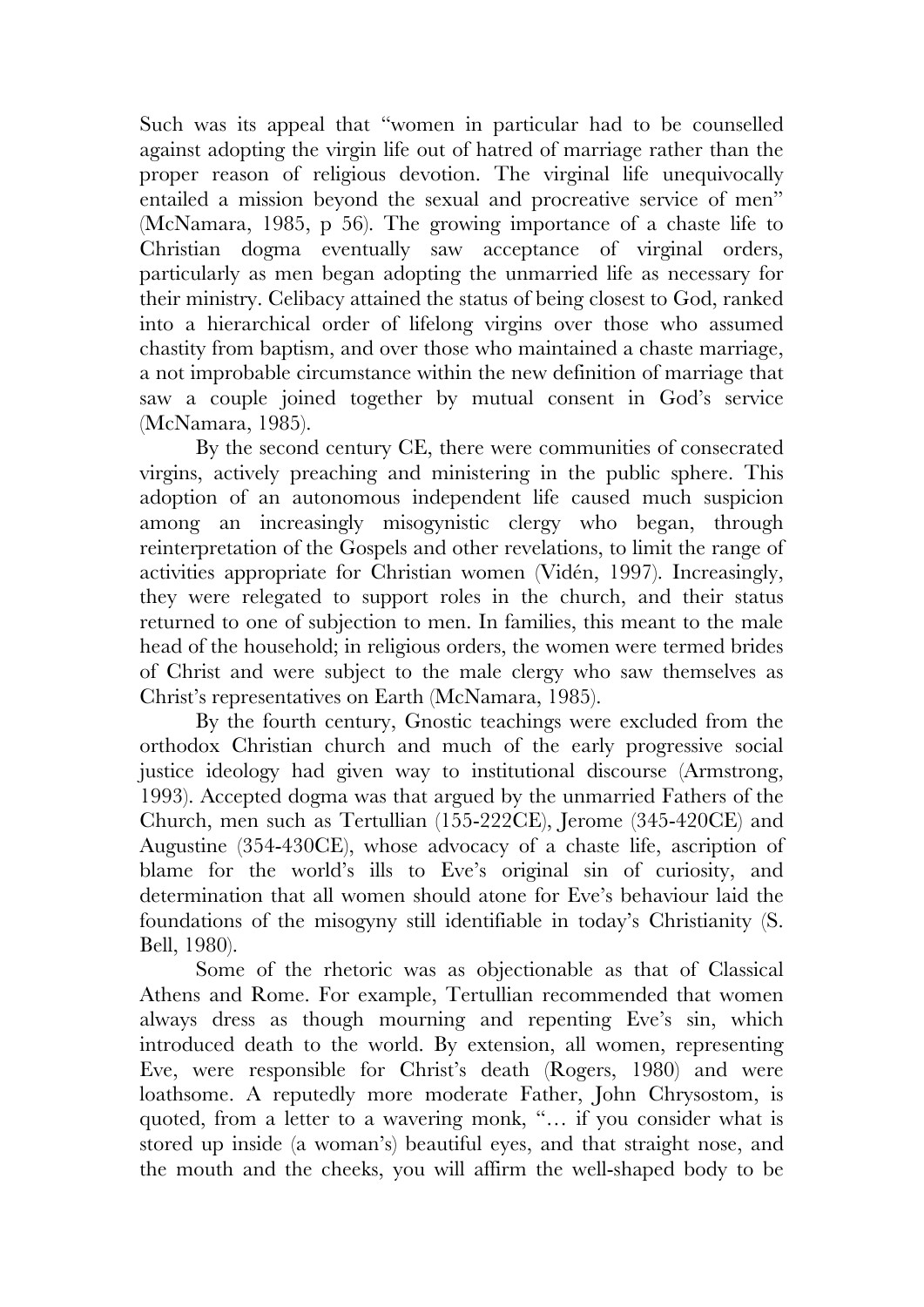nothing else than a white sepulchre; the parts within are full of so much uncleanness" (Rogers, 1980, p. 86). Armstrong (1993) describes Jerome's letters as teeming with arguably deranged loathing of women.

# **The Middle Ages**

As Christianity began its expansion to Britain, so, too, does our attention as we move from the Mediterranean to Northern Europe in pursuit of the history of Western thought about women's independence. Antipathy of the orthodox Church to sexual expression saw, at the beginning of the fifth century CE, the formula "virgin-widow-spouse" become the exemplar for social relations. This formula, applicable to both women and men as a moral compass guiding them to salvation, was dominant for the next 800 years during which time marriage was tolerated as the only avenue for sexuality, itself accepted as inevitable but an affront to piety. Theologians of the time calculated that the three moral categories attracted 100-, 60- and 30-fold rewards, respectively, in heaven (Jussen, 2002). Such quantification of reward and penalty seems to have been typical of the time. For example, the Penitentials of Theodore (archbishop of Canterbury in the second half of the seventh century) advises carefully calibrated penances for an range of sexual practices (McCarthy, 2004), unnerving in their being detailed by an ecclesiastic. Of interest to this discussion, Theodore also attended to marital matters, among which it is clear that single women were not to be married against their will.

Possibly because of their Celtic antecedents, it was not unusual for women to take leading roles in Anglo-Saxon England. The cult of the Virgin, reminiscent of the Athenian cult of the Mother of the Gods, developed in England by the middle of the seventh century. Communities of women inhabited quite powerful monasteries, some double houses that were also home to male clerics, headed by an abbess invariably of noble birth (Leyser, 1995). The monastic life in Anglo-Saxon times was not exclusively of prayer and good works. Core business was the conversion of pagans to Christianity and administration of Church. As well, there were pastoral and estate responsibilities, the latter reminiscent of the Mesopotamian é-Bau three millennia earlier. The women came to the monasteries from a variety of backgrounds. Some were dedicated while very young by their families, some were unmarriageable daughters surplus to family requirements, some chose the religious life of their own accord, some preferred the cloisters to betrothal or marriage, some wanted to maintain control of their own property or the power and influence they had enjoyed as wives of now dead royal men.

This situation was not to last. A confluence of factors brought the power and influence of the monasteries and their abbesses to an end.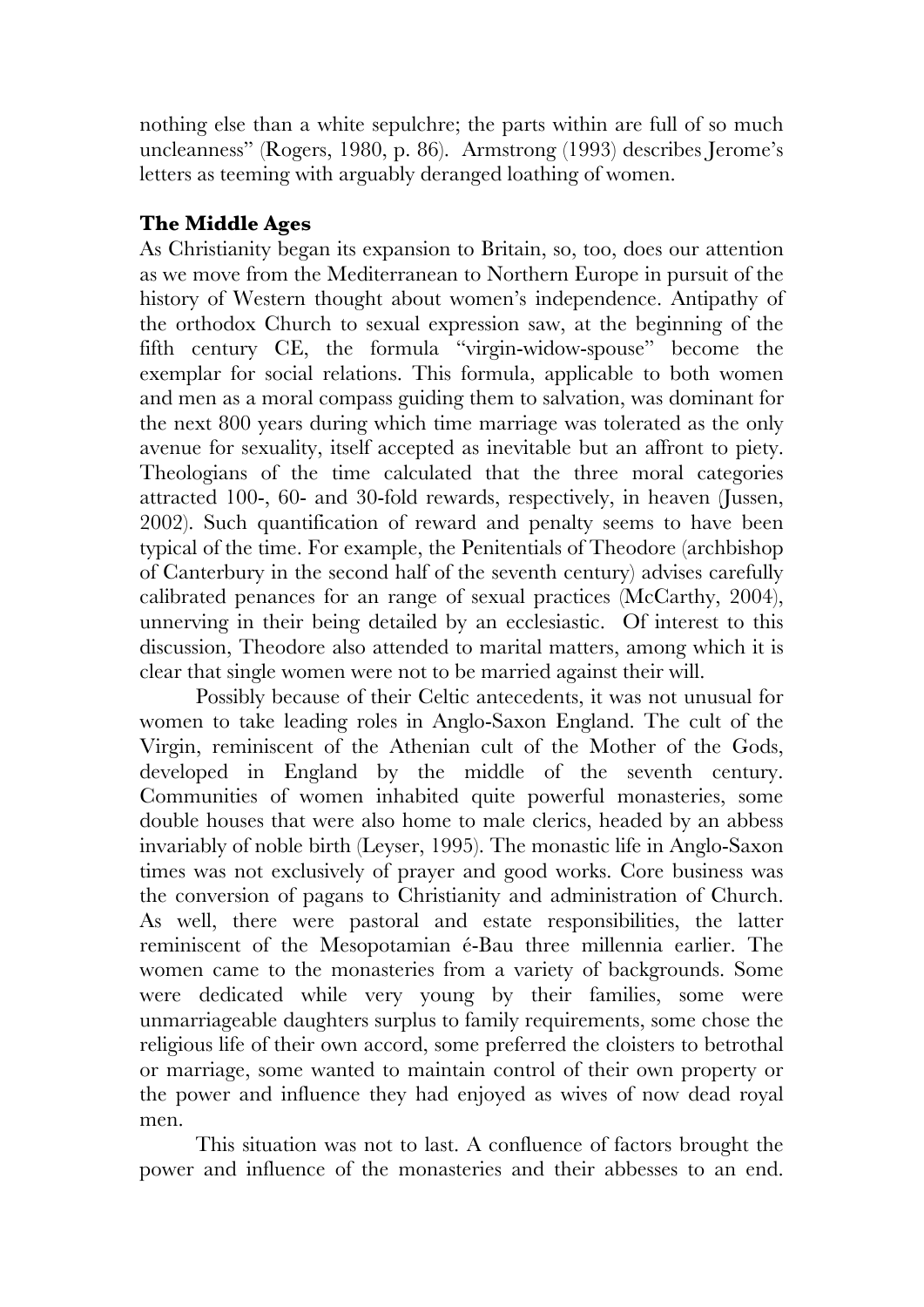These factors are suggested to include the demise of the double house amidst accusations of residents' impiety and sexual co-habitation; changes in social attitudes accompanied by concomitant changes to inheritance laws that brought no advantage by entrusting family estates to women; the influence of the European Carolingian reforms that removed women's claims to ministry and reverted to Paul's advice that women's regular entry to a state of physical impurity prevented them satisfying clerical obligations; changes to taxation and other civil responsibilities that removed exemption status from monasteries; and, from the ninth century, the vulnerability of isolated settlements and their female inhabitants to marauding Vikings (Foot, 2000).

Little is known about the lives of laywomen in Anglo-Saxon times. What records there are relate to the aristocracy, influenced by the church and, by definition, are of exceptional women. While there are inheritance records purporting to be evidence of women's independence, it is suggested that in fact the testatrixes are widows enacting their father's or husband's instructions (Crick, 1999). This may be a perspective refracted through twentieth century lens that doubts the possibility of women's social independence despite the evidence that women could and did manage property, and influence politics, with the authority afforded by their birth and subsequent status in the church. Marital status was elastic at all levels of society and, until the eleventh century, it appears even priests maintained concubines as well as more regularised relationships.

Post-Conquest, the beginning of the removal of women from public life gathered pace although domestically, particularly in peasant households, they were likely to act as joint managers of the economic unit (Leyser, 1995). Whereas in pre-Conquest England it was unremarkable for aristocratic women, including those in monasteries, to occupy positions of authority, in post-Conquest England the principle of primogeniture became the norm. This meant that power and property moved to the firstborn son on his father's death, or to the male guardian of a daughter where there was no son. Any power available to women was through their male relatives (Leyser, 1995). They commonly assumed an intermediary role between subjects and the lord or king analogous to that of the Virgin Mary between people and their god or, millennia earlier, between the Canaanite Goddess Asherah and Yahweh.

Some protections were enshrined in laws such as the Magna Carta (Gies & Gies, 1987; McCarthy, 2004). Daughters and widows could not be married without their consent, although an heiress and her property could be bestowed by the king, in consultation with his barons, to a strategically useful marriage. Fines were levied on abductors of unwilling women and rapists, commuted to imprisonment if offenders lacked the financial wherewithal to pay. While a wife was endowed with at least one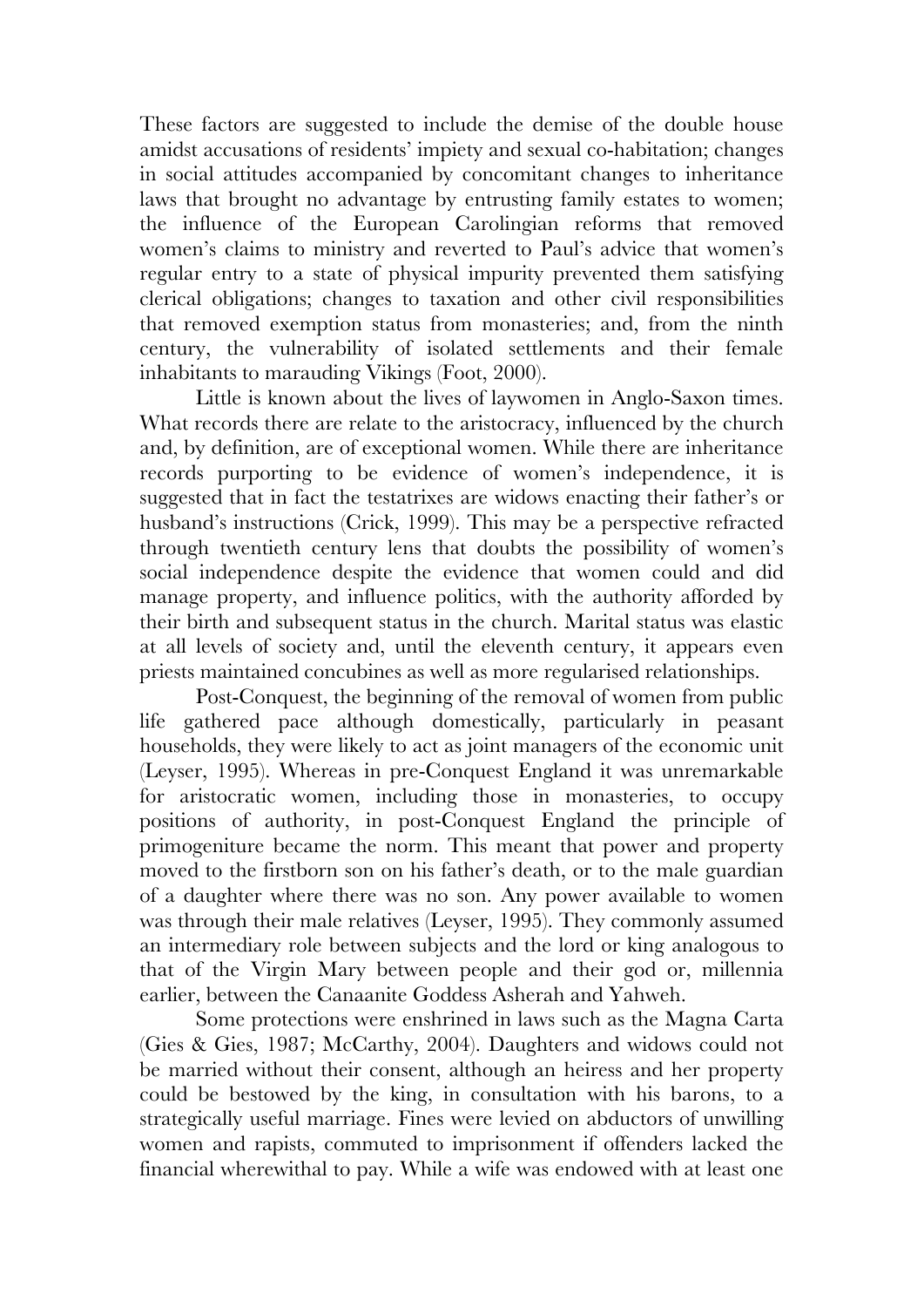third of her husband's property on marriage, she had no control over its management and had to negotiate access to it with his heirs on her husband's death. Re-marriage, criminal activity or adultery could see her lose any claim to it whatsoever.

Women continued to enter monasteries, supported by Christian literature of the time that encouraged the abandonment of family to better serve God (Beach, 2002). Nunneries maintained their wealth and prestige, albeit with reduced political influence, and continued to be managed by aristocratic abbesses (Leyser, 1995). Echoing their earlier Christian foremothers, renunciation of procreative responsibilities allowed medieval religious women to become more like a man in theological eyes, eschewing the feminine domestic domain. This was doubtless highly desirable when luminaries such as Thomas Aquinas in the thirteenth century taught that, individually, "woman is defective and misbegotten" (Bell, 1973, p. 122) although necessary for procreation. Her subjugation was determined to be natural, both to best serve men and for self-improvement through learning from man's inherent rationality and wisdom.

During the Middle Ages, the "virgin-widow-spouse" formula gradually shrunk from its fundamental role as a general social compass for spiritual and moral aspiration to becoming a narrow descriptive classification just of women (Jussen, 2002). In classical Athens, *virgin* had a range of meanings that included a girl, a concubine, a wife not yet a mother, an elderly woman without a child or husband (Viitanieni, 1997). In Anglo-Saxon England, it had included married women latterly come to Christ and men who rejected the secular life for the celibate spiritual but, by the thirteenth century, virginity was understood to mean women's sexual celibacy, generally that of a young girl (Jussen, 2002). Some of the early Christian virgin martyrs who attracted widespread adoration in medieval times had, in fact, been married and/or mothers at the time of their martyrdom but were discursively re-constructed, as was the Virgin Mary, through extensive theological debate, to a state of physical purity (Resnick, 2000; Salih, 2001). Such re-construction brings to mind the goddesses of pre-Christianity, and the Great Goddess Herself, who achieved maternity through parthenogenesis. Noteworthy is the cult of the Virgin, the most dominant expression of medieval Christianity, that was mirrored, to a lesser degree, by the cult of the Lady in chivalric literature (Power, 1973). It has been argued that the Virgin and the Lady were two sides of the same coin, a patriarchal idealisation of the feminine that simultaneously created unachievable heights against which women were measured and which elevated them out of the worldly public sphere (Bloch, 1991). Saints had the same function as the deities of antiquity, becoming purpose-specific patrons for the range of human endeavour.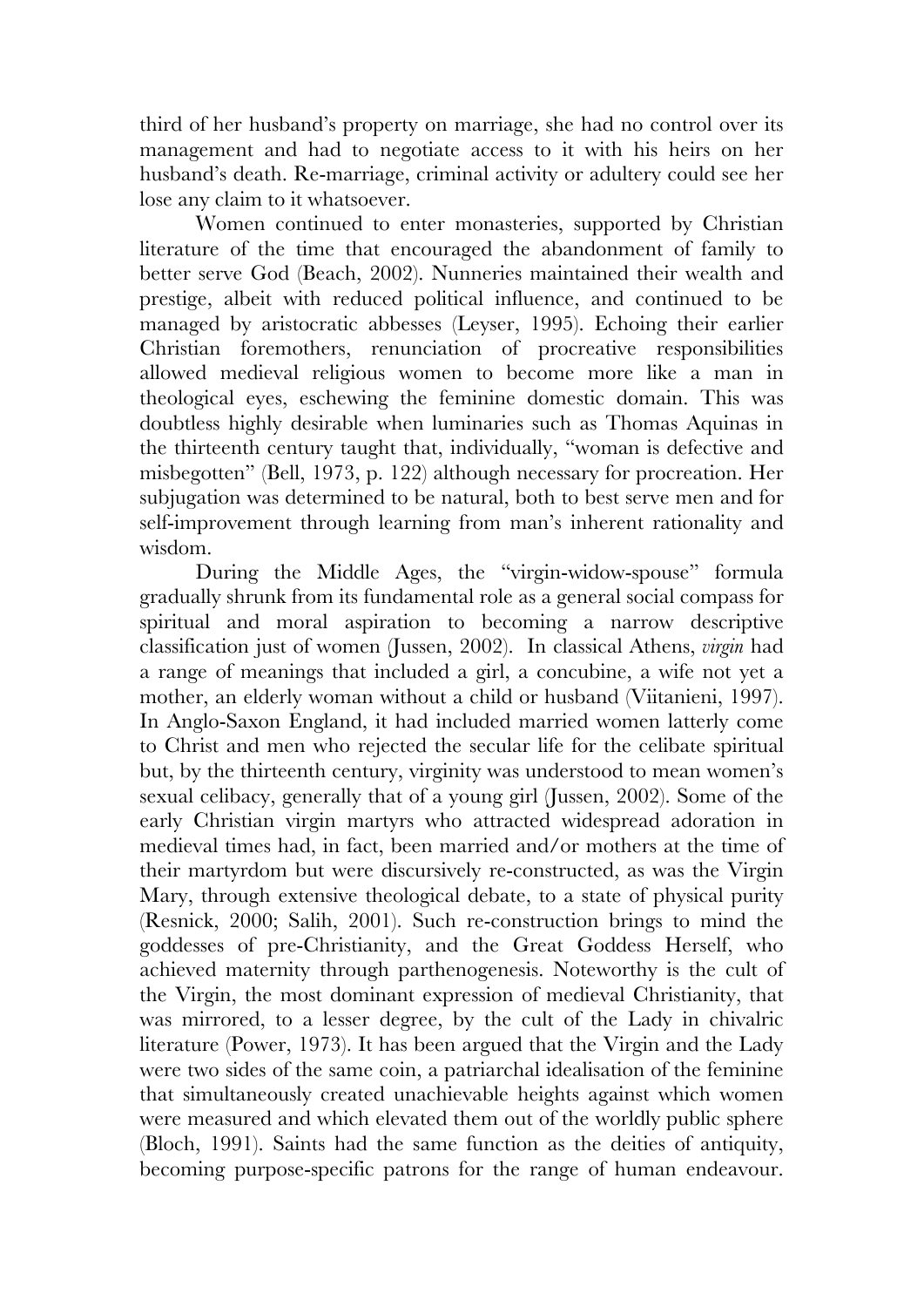Female saints often had powers similar to earlier goddesses for family and domestic affairs. Pamphlets in the late Middle Ages commonly taught approved family functioning through the example of the Virgin, her mother, Anne, and her grandmother, Emerentia (Wiesner, 2000), a triad that references the triple aspect of the Great Goddess.

There was a range of texts promoting the virginal life for women in the eleventh to thirteenth centuries. These included the Katherine Group of devotional texts that argued that marriage is a descent from a state of autonomy and communion with God, harming women both financially and emotionally (Hassel, 2002). The popularity of the virginal, devotional life for women of this period may be understood as constructing a third gender (Salih, 2001), the performance of which was quite distinct from the conventional, domestic feminine. This social stance paralleled that brought by the Gregorian Reforms in the eleventh century that confirmed compulsory celibacy of the male Christian clergy as a prerequisite for spiritual leadership. While virginity continued to be highly valued and fiercely protected in young women who might be expected to make a good marriage, cultural attitudes towards older secular virgins were exposed in medieval literature where this category of woman was ridiculed as being old, barren and useless (Bernau, 2007). Continuing the Hippocratic tradition of localising women's identity to their procreative function, medical opinion reinforced ideological negativity towards the older virgin through its authoritative descriptions of her physical, mental and physiological dysfunction that both explained and predicted her unmarried state.

For medieval laywomen, the category of widow held the most promise of relative independence (Hanawalt, 1992). Freed from the legal status of *femme courverte*, a "covered woman", a component of her husband's person, she became *femme sole*, enabling her to determine distribution of her assets through a will, trade as a business woman, claim her dower and her share of her husband's goods and chattels, head her own household, own and manage property, and litigate to protect her property and entitlements (Barron, 1994; Stretton, 1999). Widows would inherit their husband's business, including his tools of trade, sometimes on condition they stayed single or re-married within the trade (Abram, 1973), which was often a condition of Guild membership for which only wives were eligible as associates in some Guilds. If her husband had been a freeman, she was entitled at his death to freedom of the city, with rights to carry on a trade and engage apprentices, and to escape tolls. A woman with *femme sole* status could also become a Justice of the Peace by Royal Commission (Leyser, 1995). This range of possibilities was more likely to apply to widows of the emerging bourgeoisie whose husbands had acquired assets through their trade or profession.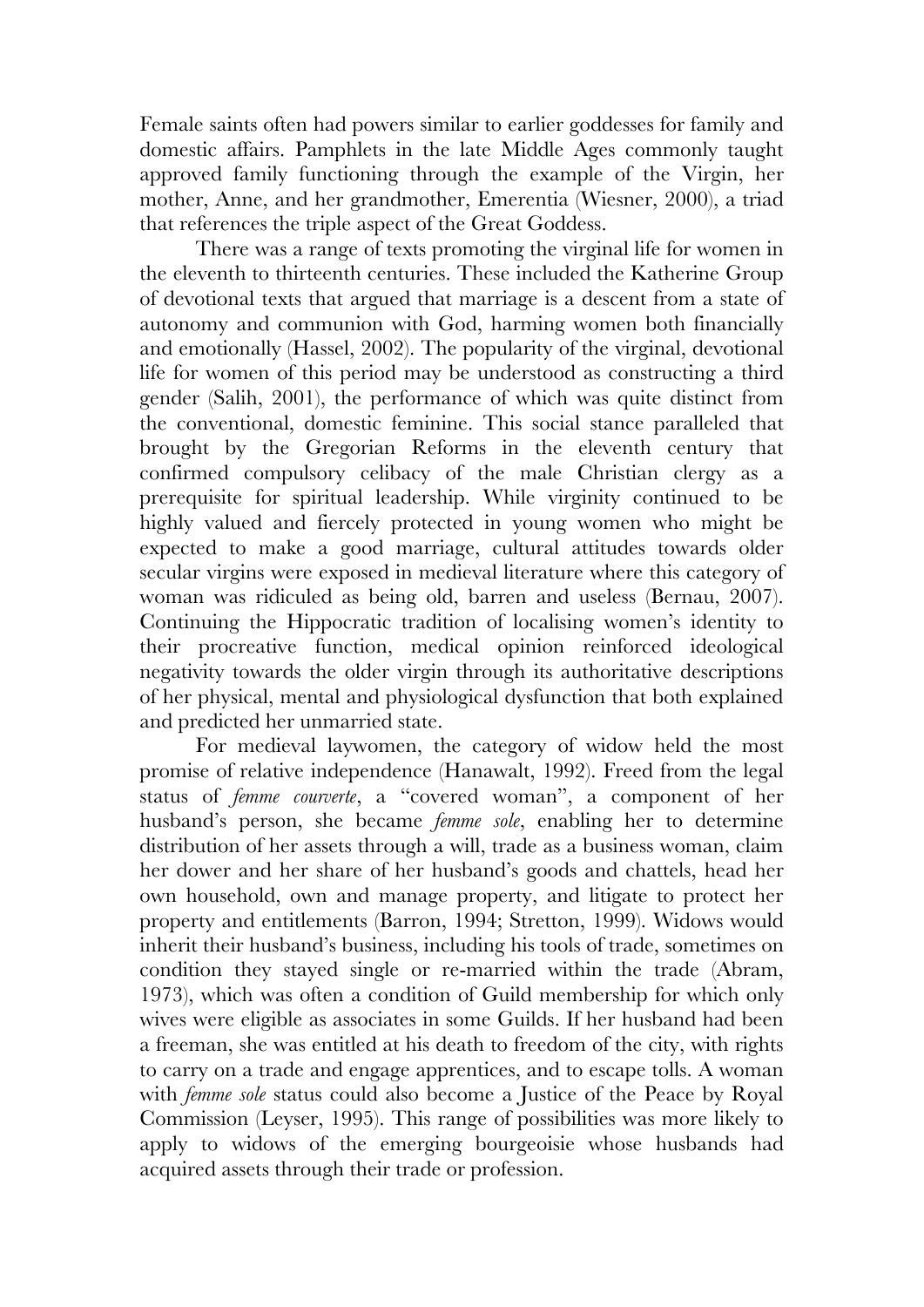At the time of the Magna Carta, widows were required to leave their husband's house within 40 days of his death, allowing his successor free occupation (McCarthy, 2004). From the late thirteenth century, land could be held in jointure so that it passed to widows at their husband's death (Gies & Gies, 1987; Leyser, 1995). This resulted in some peasant widows controlling significant amounts of land. They were free to expand or sell their holdings, to exclude children from full succession or to transfer part or all of their property via their heir to a third party (Bennet, 1992). It should be noted that local conditions created different entitlements; for example, in parts of England a peasant widow could keep her holding only if she remarried by the first anniversary of her husband's death (Leyser, 1995) otherwise she was entitled to only her dower of a third (the conventional inheritance was a third each to the widow, the children, and the church for the good of the deceased's soul) (Hanawalt, 1992).

At least 10% of medieval English households were headed by widows (Leyser, 1995). Re-marriage was less attractive for widows with inherited wealth or other means of self-support and many chose to live independent lives (Barron, 1994; Bennet, 1992), a circumstance that the above requirement to remarry or lose their property was, presumably, designed to address. As in previous times, aristocratic widows were more likely to again be a tool for strategic family advancement through marriage. An alternative to remarriage could be sought through taking a vow of chastity and entering a convent or remaining in the secular community as a vowess (Leyser, 1995). Again, as in earlier historical times, there is evidence that women bequeathed property to other women, sometimes to friends or valued servants outside the family structure, and a surprising number chose not to be buried with husbands (Barron, 1994).

Poor widows had to support themselves by any means possible including re-marriage or seeking public charity (Schen, 2001). Because this meant financial cost to the parish, civic fathers actively sought employment for poor widows, especially those with children. Hospitals in the Middle Ages offered a broad range of services including poor relief where widows might find refuge, accommodation and employment (Leyser, 1995).

Contrary to their range of roles and responsibilities that could be observed in everyday life, discourse about widows' lives revealed in plays, sermons, jokes and literature ridiculed a feminine caricature (Carlton, 1978). From this perspective, loss of a husband's control created a woman who was immodest, lewd, promiscuous and sexually rapacious (Carlton, 1978; Mirrer, 1992; Stretton, 1999), pathetic in her desire for a husband. Yet the evidence is that it was the vast majority of widowers who re-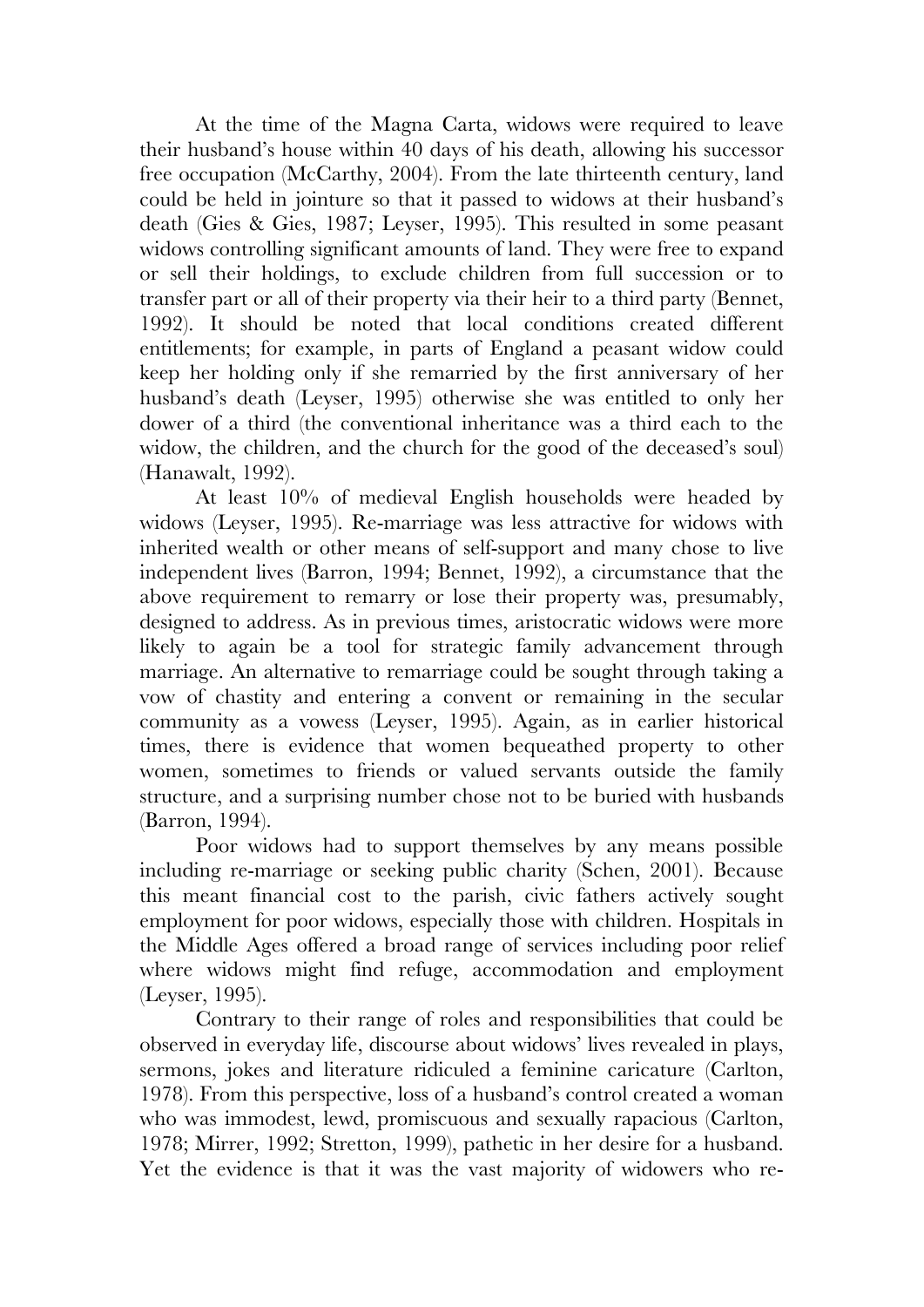married, and more quickly, after bereavement than widows (Bennet, 1992; Pelling, 2001). Widows were more likely to stay independent, particularly if their circumstances allowed adequate means of financial self-support.

A common theatrical plot was that of an unscrupulous young man preying on a widow to gain access to her property. This was understood to be a valid strategy for male advancement (Brodsky, 1980), with entertainment value attached to the widow's worldly experience depriving her new husband of his reward through quarantining her assets from his reach, and achieving domestic dominance (I. Clark, 2001). Carlton (1978) argues that discursive denigration of widows in the Middle Ages reflected men's fear of women independent of male control, of being posthumously cuckolded and of their own mortality contrasted with women's comparative longevity. He also introduces notions of projection, in this case of men's own sexual and anarchic urges on to independent, mature women.

The same might be thought of the characterisation of women in *The Canterbury Tales*, from the fourteenth century. Peter Ackroyd, the twenty-first century translator of this epic work, notes the "casual misogyny and equally casual anti-Semitism" (Ackroyd, 2009, p. xvi) of the times although the anti-cleric bias is also very evident. While young, virginal women generally receive gallant comment, the older sexually experienced woman is as worldly as her male peers. According to the Wife of Bath, a mythical knight saved himself from death by answering to the question "what do women want" that their primary wish is to dominate their husband and lovers. The Wife herself illustrated the point by narrating her strategies to achieve dominance over her five husbands. Nonetheless, Chaucer allowed the women in the *Tales* an agency that was not apparent in the political and religious discourse of the time. Shakespeare, over a century later, also allowed his female characters a role in public discourse and a sense of the ways in which their lives were circumscribed although, in both corpora, these were very much in the minority to the masculine.

The high point of the Middle Ages for English women was the century after the Black Death until the late fifteenth century. Low population growth, coupled with recession, required greater female participation in paid employment, a corollary of which was their reluctance to relinquish financial independence and to become more discriminate in their choice of marriage partner (Kowaleski, 1999). Some historians cite a slightly earlier period (1100-1300 CE) as a time "when peasant women came into their own" (Leyser, 1995, p. 150), their domestic influence associated with the introduction of hearths into their houses from which most of the tasks needed to support the household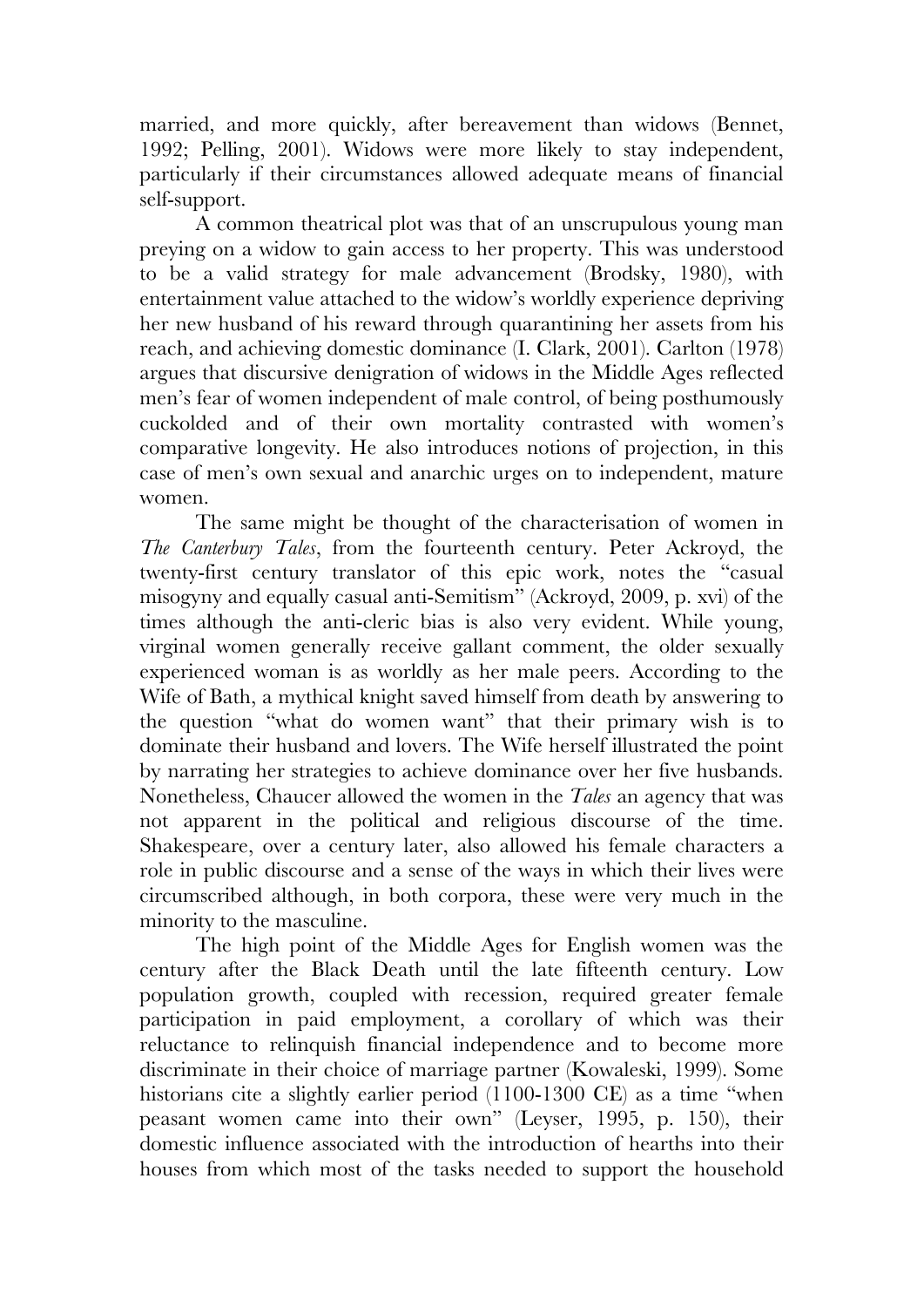were managed. The functional and spiritual importance of fire is redolent of the Olympian Hestia's responsibilities for hearth, architecture, the home and the state, the fundamental core of human civilisation. While not, perhaps, elevating the peasant woman to goddess status, her importance to the household's economy was unquestionable.

The subsequent economic stress that brought greater employment opportunity to independent women saw urban populations swell as people migrated from the country in search of work. A significant proportion of migrants were always-single women (singlewomen), the majority of whom entered the service of the growing middle and established upper classes (Leyser, 1995). In some centres, authorities discouraged singlewomen's independent living (Froide, 1999; Peters, 1997; Thomas, 1973), demanding that those aged less than 40 years be in service until they married or live in the house of "an honest person" who could vouch for their character and behaviour. Women defying this requirement were prosecuted, sometimes imprisoned, and exiled from the town. Official marginalisation of independent women excluded many of those outside the virgin-wife-widow trinity from official records, so that demographic statistics of the period must be compiled now by extrapolation rather than from the historical record. Noting that there was no source of demographic information about them prior to the fourteenth century, Kowaleski (1999) reports that a poll tax taken in England in 1377 records 29.9% of the population aged 14 years and older were singlewomen, a baseline figure given that many evaded paying the tax. An increasing range of sources has allowed an estimation that 30- 40% of women in late medieval England had not married, possibly because of the economic leverage offered for economic independence by demand for their labour (Beattie, 2007) as well as fluctuation in the pool of possible spouses. They supported themselves as labourers in country estates and in commercial enterprises, such as brewing and textile work in towns (Power, 1973), even as money lenders (Bennet, 1992).

Widows and singlewomen of the aristocratic class could be found in nunneries, affording them "as brides of Christ a dignity greater than that which they would have attained as brides of men" (Power, 1973, p. 167). This alternative became available to bourgeois women as that class grew but the cost of entry, equivalent to a dowry, prohibited a nun's life for women of lower socio-economic status who instead joined together in lay sisterhoods (Leyser, 1995; Power, 1973).

Marital status shaped women's lives in the Middle Ages, as at other times. While wives were totally dependent on their husbands for identity and standing, they had some material and social benefits unavailable to other women. As noted above, widows were perhaps the most fortunate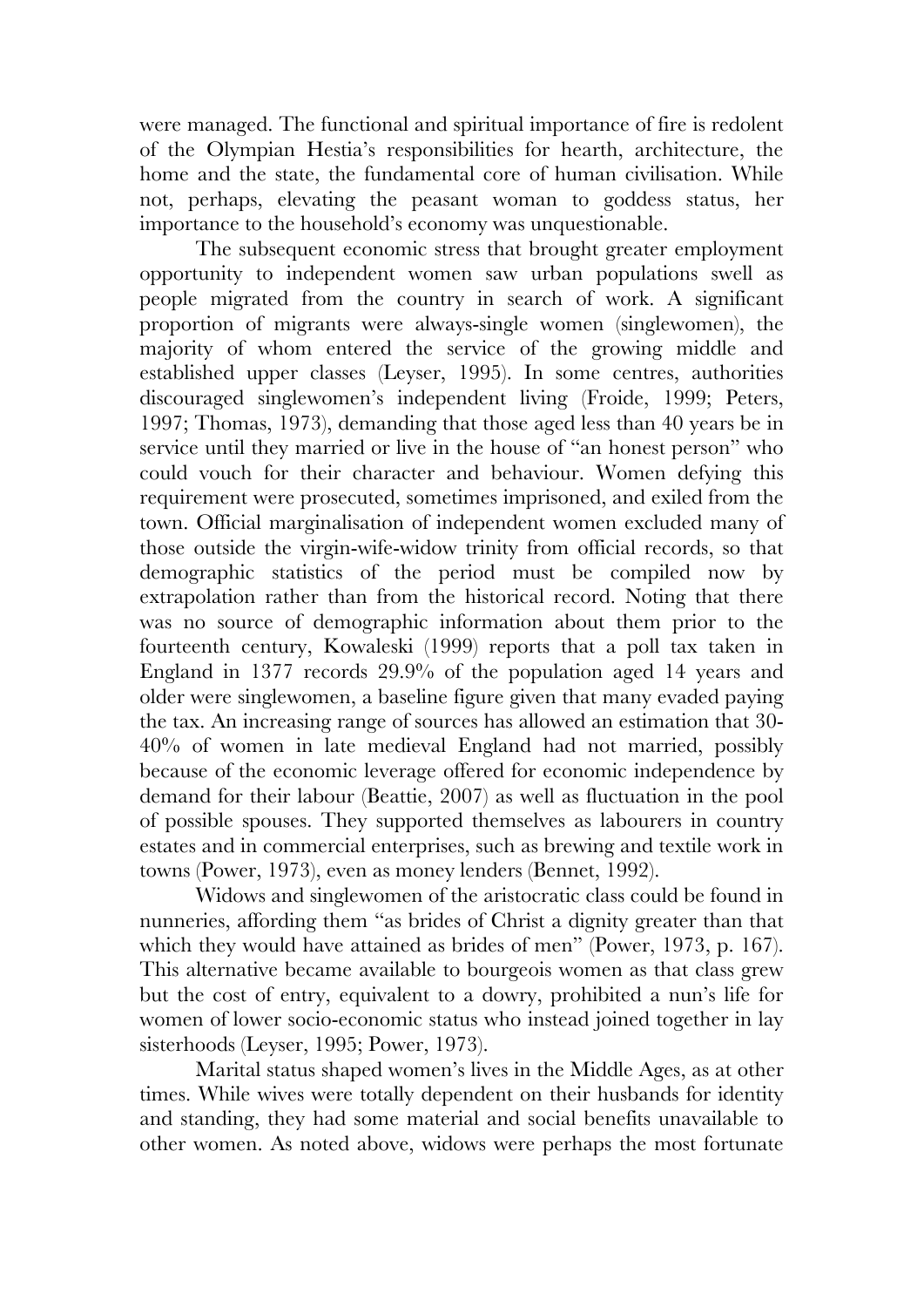sector of the female population but singlewomen, particularly without family support, could be in a parlous situation (Bennet & Froide, 1999).

Towards the end of the era, during the transition to industrialisation, many of the occupations previously available to singlewomen, such as brewing and weaving, disappeared as mechanised automation replaced small scale production (Leyser, 1995). Spinning continued to be the exclusively feminine occupation it had always been, particularly among women disadvantaged by poverty, infirmity or age (Pelling, 2001). Many independent women were included in the Poor Rolls of the time, and many turned to petty crime or prostitution to survive (Hanawalt, 1986; Thompson, 1993).

Attitudes towards singlewomen ranged between indifference and hostility. As with widows, aging always-single women were subjects of ridicule in sixteenth century song, although younger women yet to marry received a more positive press (Bennet & Froide, 1999). *Singlewoman* could be used interchangeably with *prostitute* (Karras, 1999), possibly because economic desperation drove some women to this means of self-support. Women in service were increasingly vulnerable to sexual exploitation in their employer's household as alternative employment options disappeared (Leyser, 1995). Marginalisation of women outside the virginwife-widow triad grew commensurate with their economic deprivation. There was no place in the moral texts of the day for a non-commercially sexually active singlewoman. She was termed a prostitute, understood to take all comers, driven by greed as well as lust (Karras, 1999).

Discussion of independent women in the Middle Ages cannot pass without mention of the witch hunts that killed so many of them, perhaps millions across Europe (Williams & Adelman, 1978). In continental Europe, the Roman Catholic Inquisition was the driving force, misogynistically addressing issues of heresy and guided by the *Malleus Maleficarum*, the procedural handbook described as "one of the most morally obtuse and pornographically obsessive works" ever written (Rosen, 1991, p. 12). Accompanying the witch craze was the return of Lilith to Western consciousness, leader of the succubi who corrupted men and sucked young children in their sleep (Williams and Alderman, 1978).

In England, witch trials were secular, most held in the highly volatile, unpredictable Elizabethan times (Thompson, 1993) that saw massive political, economic, religious, climatic and social transition (Rosen, 1991; Williams & Adelman, 1978). Elizabeth herself was reluctant to institute witch-hunts, being more concerned about the use of divination to subvert her rule than its potential to enable consorting with the devil. However, there were periods of intensified prosecutions in the later reign of King James (P. Stewart & Strathern, 2004). Part of the problem was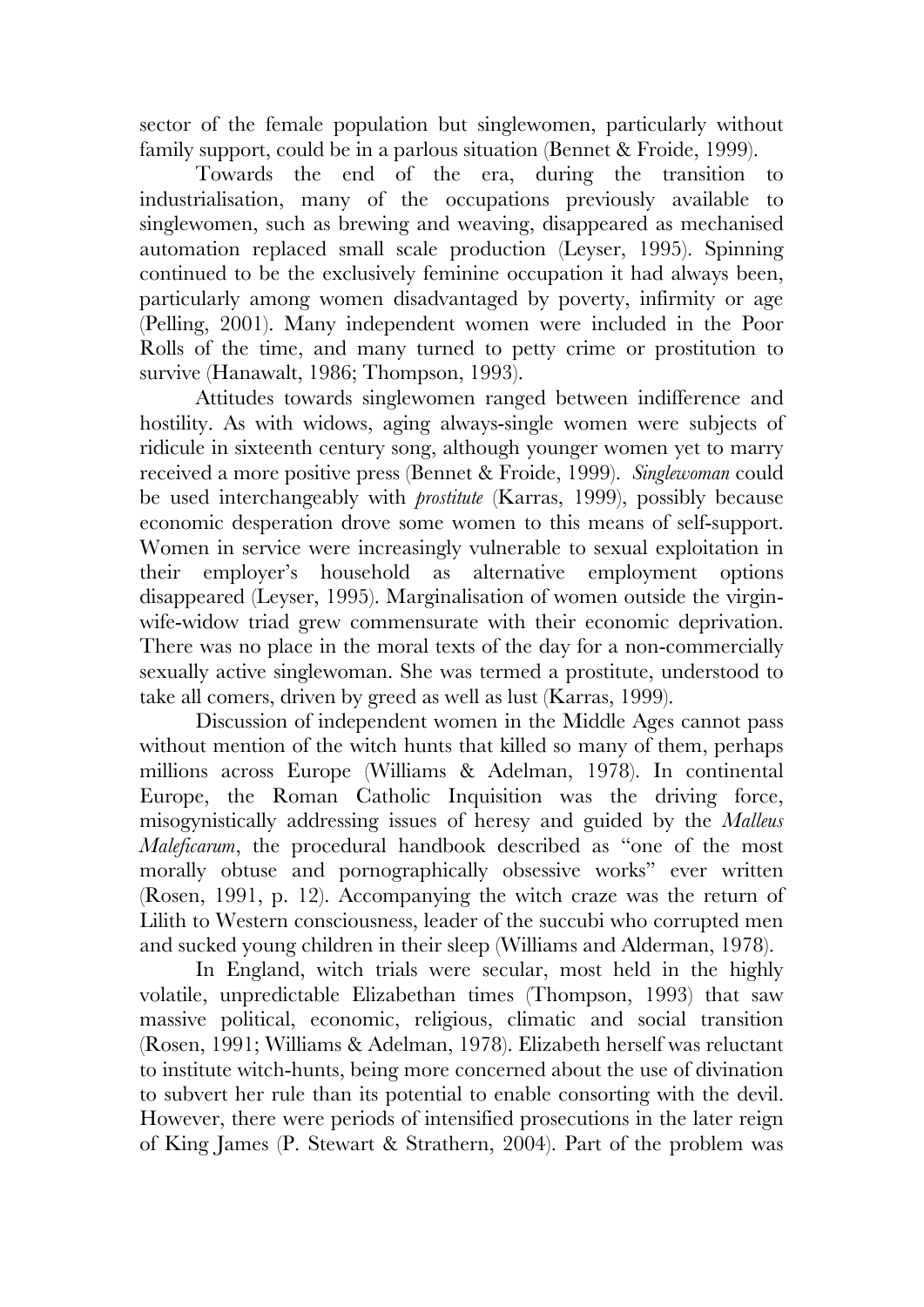the population growth and harsh capitalism brought by the above transitions that saw greater social division and poverty (J. Sharpe, 2001).

While some of those accused of witchcraft were male, the great majority were women, thought to be more prone to witchcraft due to their inherently weaker moral and intellectual abilities and innate corruptibility (Williams & Adelman, 1978). The stereotypic English witch was a poor, lonely, unprotected, elderly woman, (Rosen, 1991; J. Sharpe, 2001; P. Stewart & Strathern, 2004; Williams & Adelman, 1978), generally with a reputation for malicious and often unchaste behaviour, denounced for causing personal harm to her accuser rather than for witchcraft *per se* or heresy. A common example was that of a poor, elderly woman asking her wealthier neighbour for perhaps food, money or odd jobs. Her angry reaction on refusal might include threats or curses that were remembered if misfortune was later visited on the neighbour who then accused the woman of witchcraft. It was women habitually inclined to respond to frustration with verbal insult or curses who were likely to be accused, women whose behaviour was considered an affront to notions of femininity (P. Stewart & Strathern, 2004).

A witch commonly had a familiar, a devil in the form of a domestic pet, that she fed from a witch's mark somewhere on her body. By the late seventeenth century, the mark was located on her pudenda or anus (J. Sharpe, 2001). One can only imagine the terror and humiliation experienced by these women - or perhaps their rage and imprecations when stripped naked, shaved and examined intimately for physical evidence of their pact with Satan. The searches were undertaken by women, perhaps matrons of poor institutions or members of neighbourhood women's juries, who had the authority to strip-search women suspected of illicit sexual behaviour, illegitimate pregnancies or infanticide, or witchcraft (Gowing, 2003). This surveillance role continued until the eighteenth century when it was rendered obsolete by the public authority assumed by poor law administration, charitable institutions and workhouses.

In England the activities of the self-proclaimed 'Witchfinder General', Matthew Hopkins, helped to make the English witch hunts synonymous with Puritanism, with consequences for women in the New World (Williams & Adelman, 1978). Certainly Protestantism was just as rigidly misogynistic as the Catholicism against which it fought as evidenced by John Knox's 1558 *The first blast of the trumpet against the monstrous regiment of women* that argued the perversion of nature that was women in authority. Thompson (1993) describes a drastic deterioration of women's position after the Civil War with gendered social segregation intensifying prejudice and ill-feeling against women, possibly in part a reaction to the challenge to patriarchal structures brought by women's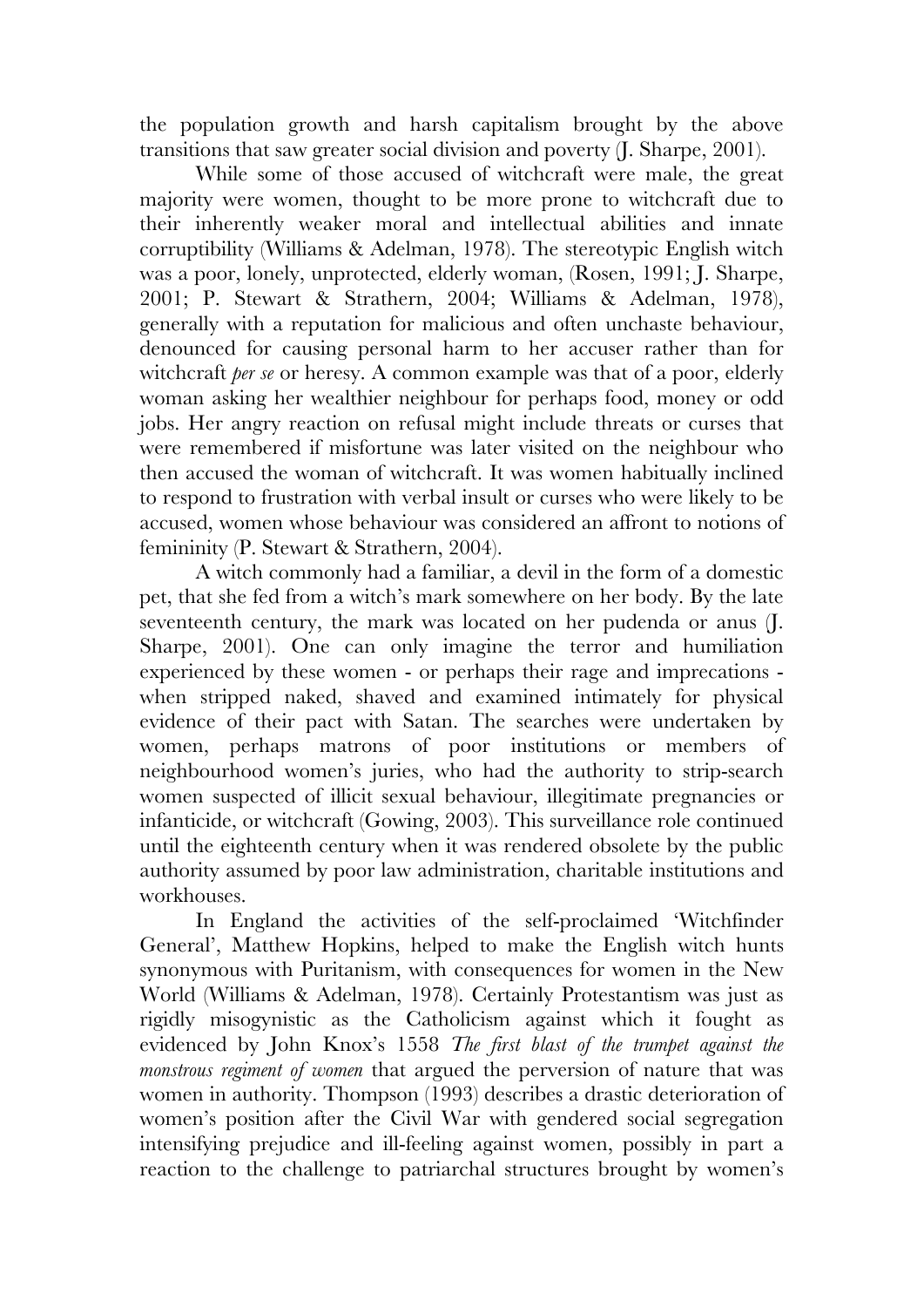greater prominence in the spiritual sects that sprang up during that time (Thomas, 1973).

From the beginning of the Middle Ages, the Church led discourse about the meaning of marriage, partially as a strategy to enforce a celibate clergy and partly to resolve debate about the role of sex in marriage (Duby, 1994; Resnick, 2000). While the ideal Christian marriage was spiritual and celibate, there was reluctant acceptance that sexual desire existed and the best containment option was to limit it to married couples, understanding that its purpose was procreation, not pleasure. By the end of this period, Catholicism was enumerating God's purpose in marriage as (i) the friendship and mutual support of the conjugal pair, (ii) procreation, and (iii) avoidance of lust and fornication (Leites, 1982). Other theologians, including the Puritans of recently Protestant England, were arguing for the inclusion of sexual pleasure as a component of a good marriage. Marriage had become the ideological norm, reinforced with authoritative comment such as that by sixteenth century Dutch theologian, Erasmus, who asked whether there was anything more hateful than a contented bachelor (Leites, 1982), the possibility of contented single women perhaps not imaginable.

The family structure was the embodied economic, political, ideological and social representation of the state (Kazmierczak Manzione, 1996). So much so that the singlewoman Elizabeth I was reproached publicly for her failure to marry and to ensure Protestant succession to the throne (de la Torre, 2001). Underpinning this anxiety were not only concerns about the possible return of a Catholic monarch but also assumptions about women's need for spousal guidance and their inherent unsuitability for public life. Possibly to assuage these anxieties, Elizabeth added the *Homily on matrimony* to be preached at marriage ceremonies (Aughterson, 1995). The homily confirmed a woman's subjection to her husband, and that male authority is God-given (Stenton, 1973). Speculatively, Elizabeth's spinsterhood may well have been to avoid compliance with wifely deference to her husband's domination in the private and, unthinkably for a Queen with a strong sense of commitment to her destiny, public spheres (S. Bell, 1973).

It should be noted that, although they not uncommonly assumed responsibility for managing family affairs while their husbands were away at war, at sea or on business (Hanawalt, 1998; Power, 1973), the behaviour of wives and women in general was under constant surveillance, instruction and monitoring to ensure no threat to male privilege. Not only was her honour threatened if a woman ventured unescorted beyond her immediate environment, rape was a very real risk and marginalisation accompanied women who lived outside a respectable norm (Hanawalt, 1998).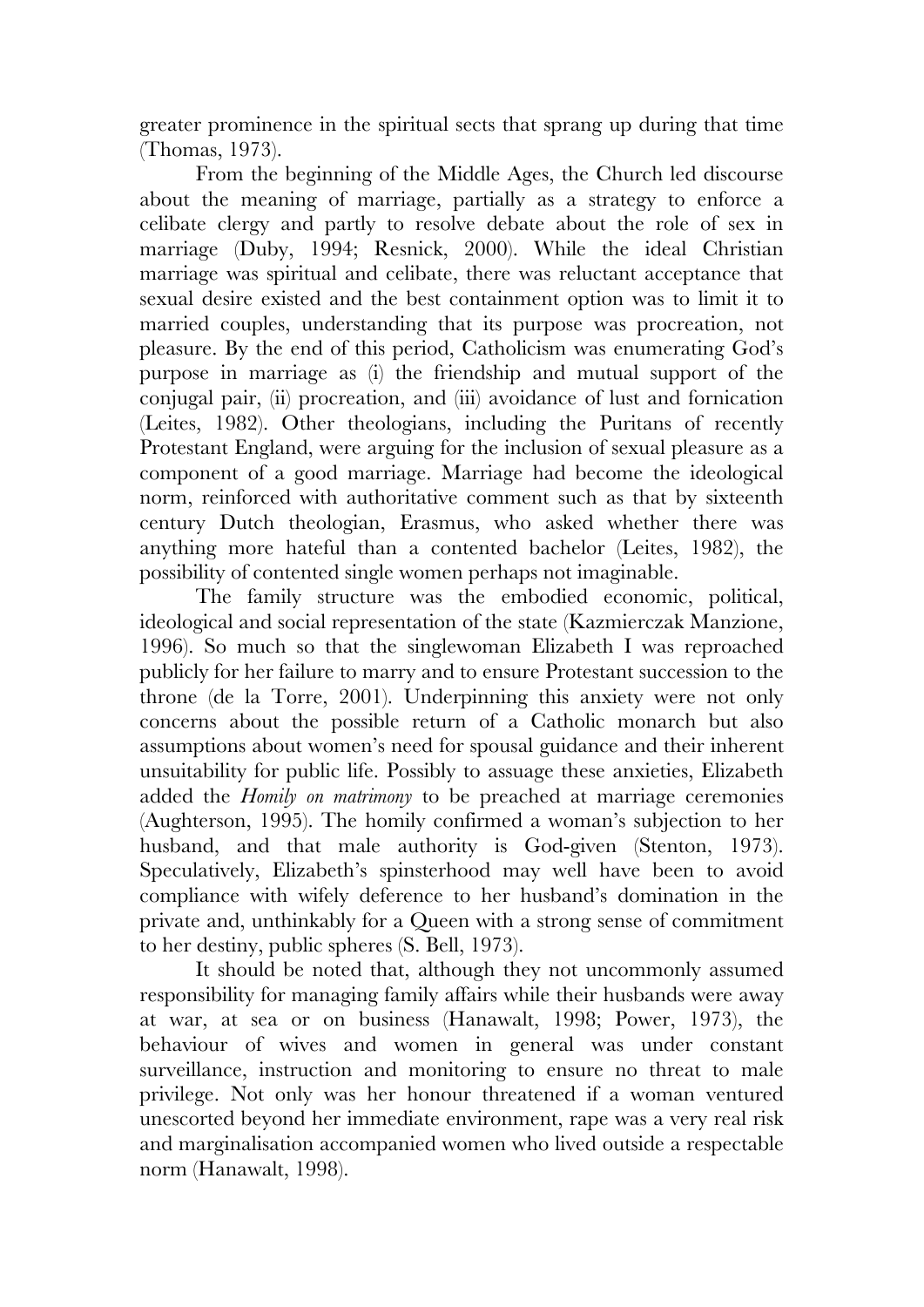Apart from Church dictate, there were many tracts to guide women's behaviour in the Middle Ages (Aughterson, 1995; Chamberlain, 2002; Mirrer, 1992). Foremost among these was Juan Luis Vives' *The instruction of a Christian woman*, first published in 1523 and translated into French, German, Italian and English from the original Latin (Aughterson, 1995). These texts covered all aspects of women's lives although, to twenty-first century eyes, they are rife with ambiguity and contradiction, and offered little guidance in situations in the real world outside those prescribed as ideal (Chamberlain, 2002).

Literature, too, offered moral guidance to women. Sir Philip Sidney, author of the Renaissance novel *Arcadia,* believed in the unique power of fiction to teach through modelling examples of proper behaviour and the consequences of its violation. The fact that these texts were authored to teach women their proper place and behaviours indicates a general failure by them to comply with patriarchal expectations.

# **The modern era**

Based on Marriage Duty assessment figures, independent women were calculated to comprise at least one third of women in late seventeenth century England. This is likely to be the minimum calculable because always-single women aged from 25 years and widows did not pay the tax, and other adult single women could be listed as "daughter" or "child" of a male household head. Taking these circumstances into account and considering relevant data from other sources, it is possible that about half of all adult women at the time of the surveys in early modern England were unmarried (Froide, 2002).

The population of independent women in Europe rose in the seventeenth century, more so in urban areas (Kowaleski, 1999), as women moved from the country in search of work. The pool of potential husbands had diminished due to men's overseas migration in search of their fortunes, absence while fighting in the regular conflicts of the era, migration around the country in search of work, or their succumbing to infection and plagues to which they were more vulnerable than women (Spicksley, 2003). As well, the Elizabethan Poor Laws had made it more difficult for poor people to marry. Local parishes were responsible for supporting needy residents and, to reduce the burden, the clergy would refuse to marry migrants to the area who should be supported by their own parish or couples where the bride would bring minimal or no assets to help establish conjugal life (Spicksley, 2003). It is also possible that lifelong independence was a choice made by women who could take advantage of the economic opportunities available to them to provide for themselves.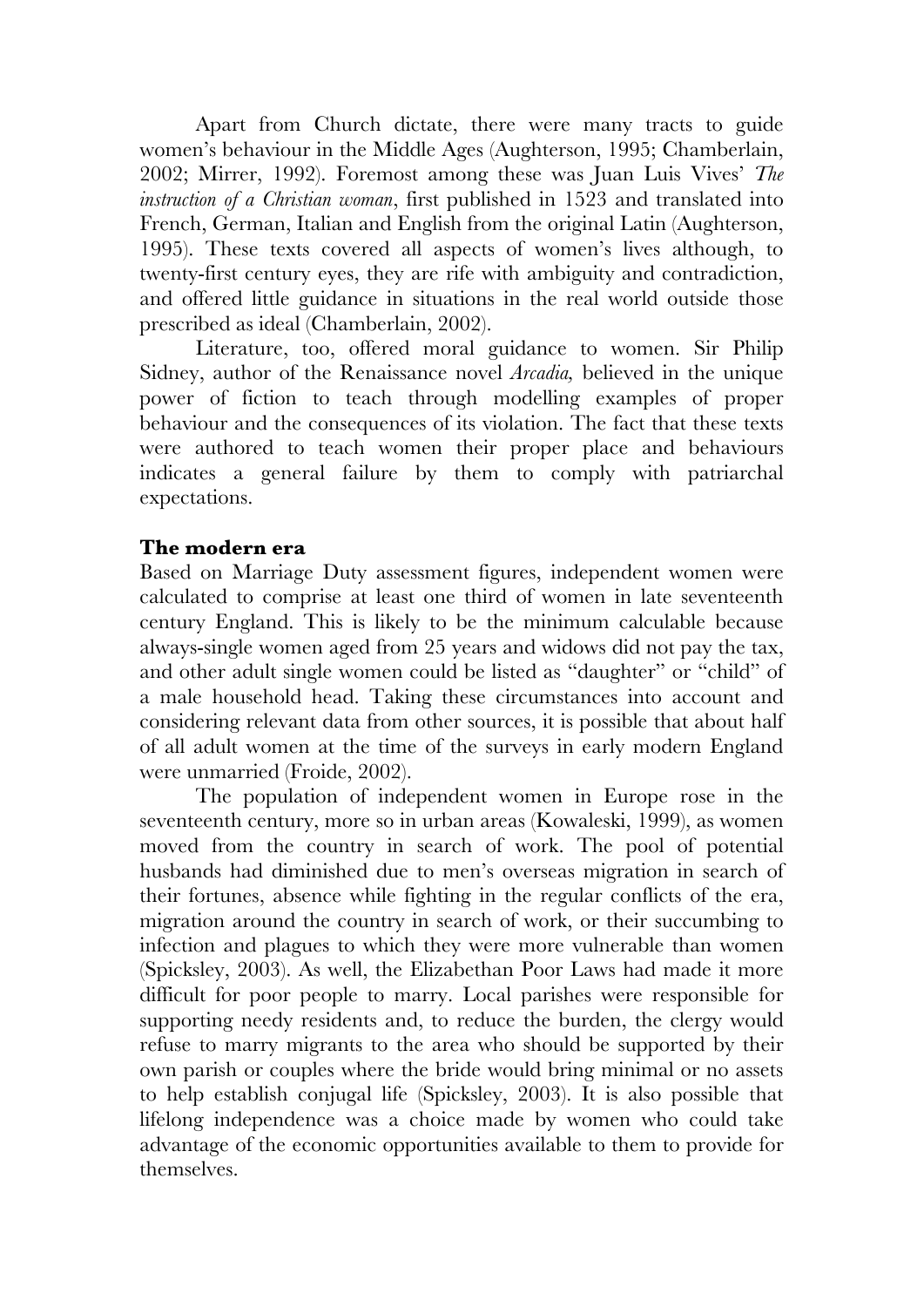Possibly in response to straitened economic times, families became reluctant to lose productive daughters or a bride portion to marriage (Peters, 1997), leading to eventual bequests, as parents died, that allowed domestic independence. As well, women married later partly because of the time it took to accumulate their marriage portion and some decided to use the money to support an independent rather than a married life. Spicksley (2003) draws attention to sixteenth century legalisation enabling interest to be levied on loans, noting a sharp increase in singlewomen's investment portfolios over the following century. She also notes that marriage was regularly parodied in popular culture - as it had been in the fourteenth century (Ackroyd, 2009) - concomitant with celibate life increasingly lauded for allowing service to the public good, undiverted by family demands.

That said, marriage was still the preferred path for women to tread and singlewomen *per se* were still the most disadvantaged women. Less likely than widows or impoverished men to received poor relief (Hill, 1989), they were expected to be self-supporting within constraints that protested against and penalised their economic independence. Employment options privileged widows and wives, and heavier fees were imposed on the few singlewomen who did manage to begin businesses; confronted with these obstacles, most went into service (Froide, 1999).

It was in the seventeenth century that "spinster", referencing the occupation that had been exclusively women's for millennia, first appeared as an official demographic class, and the honorifics "Miss" and "Mrs" introduced as in/ter/dependent categories (Erickson, 1999). In the eighteenth century, "spinster" became conflated with the derogatory label "old maid" (Hufton, 1984) that signified ugliness, ill-nature, jealousy, nosiness, foolishness, and prudery simultaneously with lasciviousness (Bennet & Froide, 1999), and unrequited heterosexual desire (Lanser, 1999). Singleness again became problematic for social order and for individual women who were denigrated as morally deficient, helped in no small degree by cultural discourse over the century that reduced the virtuous and respectable self-sufficient singlewoman to a figure of ridicule (Lanser, 1999). This reversal of status for the celibate woman followed the 1549 Act allowing priests to marry, an ideological shift brought by the imposition of Protestantism as the prevailing religion in England (Davies, 1981) in which its clerics modelled proper family life.

The attack on the singlewoman/spinster may have been a patriarchal response to their increasing numbers and their threatening independence as they took advantage of the economic opportunities brought by increasing industrialisation and the growing middle class market that was out-sourcing some previously domestic production. Single women were now employed in many arms of the textile industry,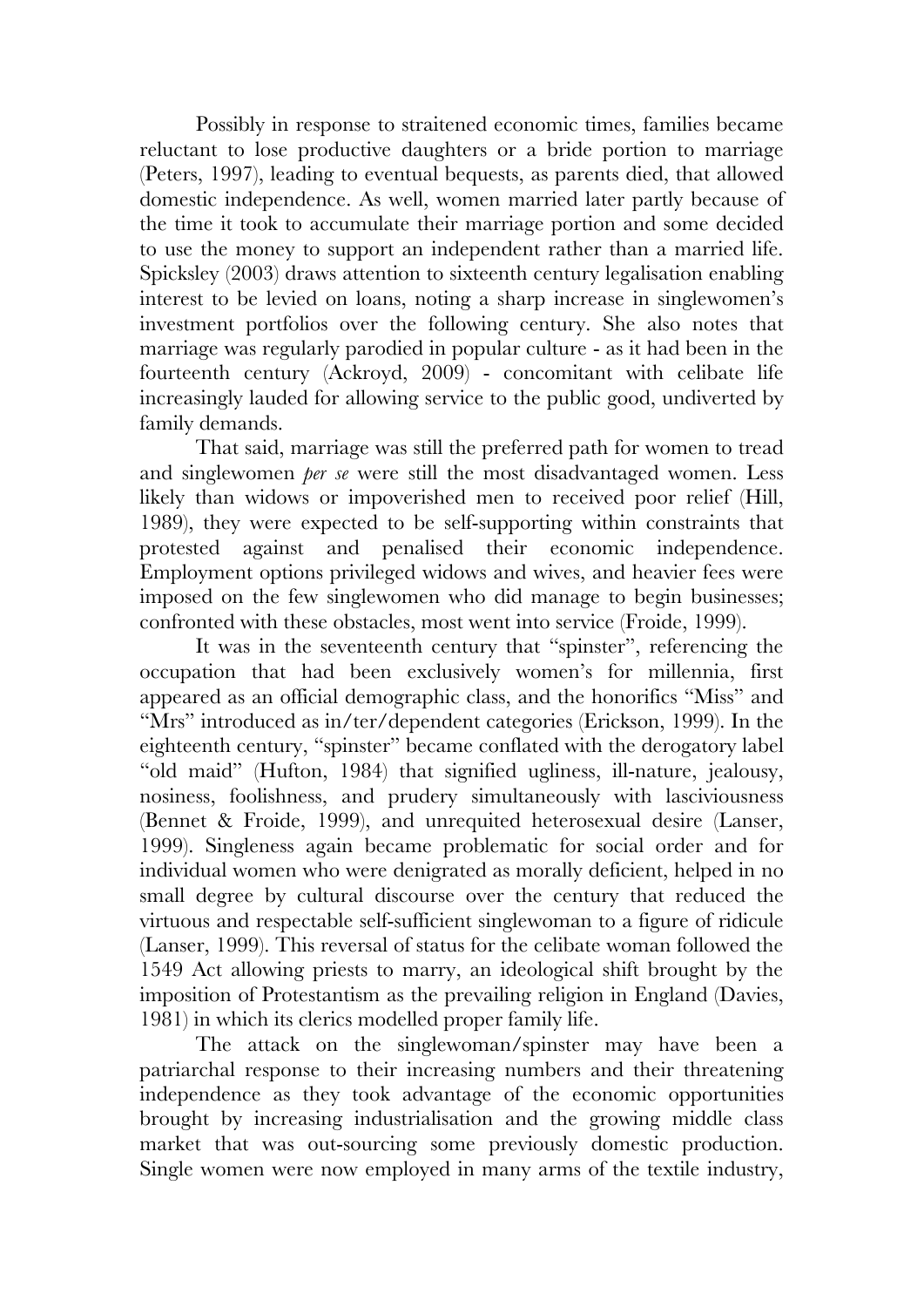in factories, in formal education, trading in consumer and luxury goods, shop-keeping, investing and speculating as well as in their traditional spheres (Bennet & Froide, 1999; Lanser, 1999). Lanser (1999) goes further to argue that the main antagonism towards spinsters was their failure to reproduce the next generation at a time when population growth had stalled (Wrigley, 1981). Creating a workforce to both manufacture and consume the products of increasing mechanisation, and to populate and administer the developing empire was deemed vital to England's prosperity. As with women in previous ages, single women of independent means not uncommonly bequeathed property to younger single women (Froide, 2001), particularly to nieces but also to others with whom they had shared close friendships.

Working class spinsters continued to struggle in low paid jobs, sometimes clustering together for mutual financial support, or, as with their predecessors, turning to crime or prostitution to survive. Many older working class spinsters exploited their early training to become specialist maids (such as nannies, cooks, or housekeepers). The challenging financial times across the eighteenth century are thought responsible for an astonishing 25-30% rate of unmarried aristocratic daughters, suggested to be caused by the prohibitive costs of marriage portions at this time (Hufton, 1984).

Up to the eighteenth century, an estimated 14% of households were headed by independent women, most commonly by widows (Hufton, 1984). Perhaps braced by guidebook advice such as that of Vives' sixteenth century exhortations to remain chaste in isolation as though their husbands were still alive, widows in England continued their public life and were increasingly reluctant to remarry (Todd, 1999), particularly if they were women of means. Remarriage was strongly discouraged in Protestant England with widowhood a metaphor for affliction and loss. Salvation could be achieved through subsequent independent lives that enabled them to approach men's status, as had been the case for celibate women in earlier Christian times. Poor relief was relatively generous to the needy widow, but not to spinsters, as was her privileging in some districts for placement in available work (P. Sharpe, 1999). Yet this support was monitored closely, and likely to be withdrawn, if she were thought to have offended patriarchy's expectations about her work ethic and morals.

As well, companionate marriage was becoming ideologically desirable, in which context remarriage was a betrayal of the widow's first husband (Foyster, 1999). This discourse was apparent in literary sources that mocked and condemned spouses of multiple marriages (as had done the Roman Seneca centuries before). In this discourse, subsequent marriages were motivated by women's sexual insatiability, unlocked by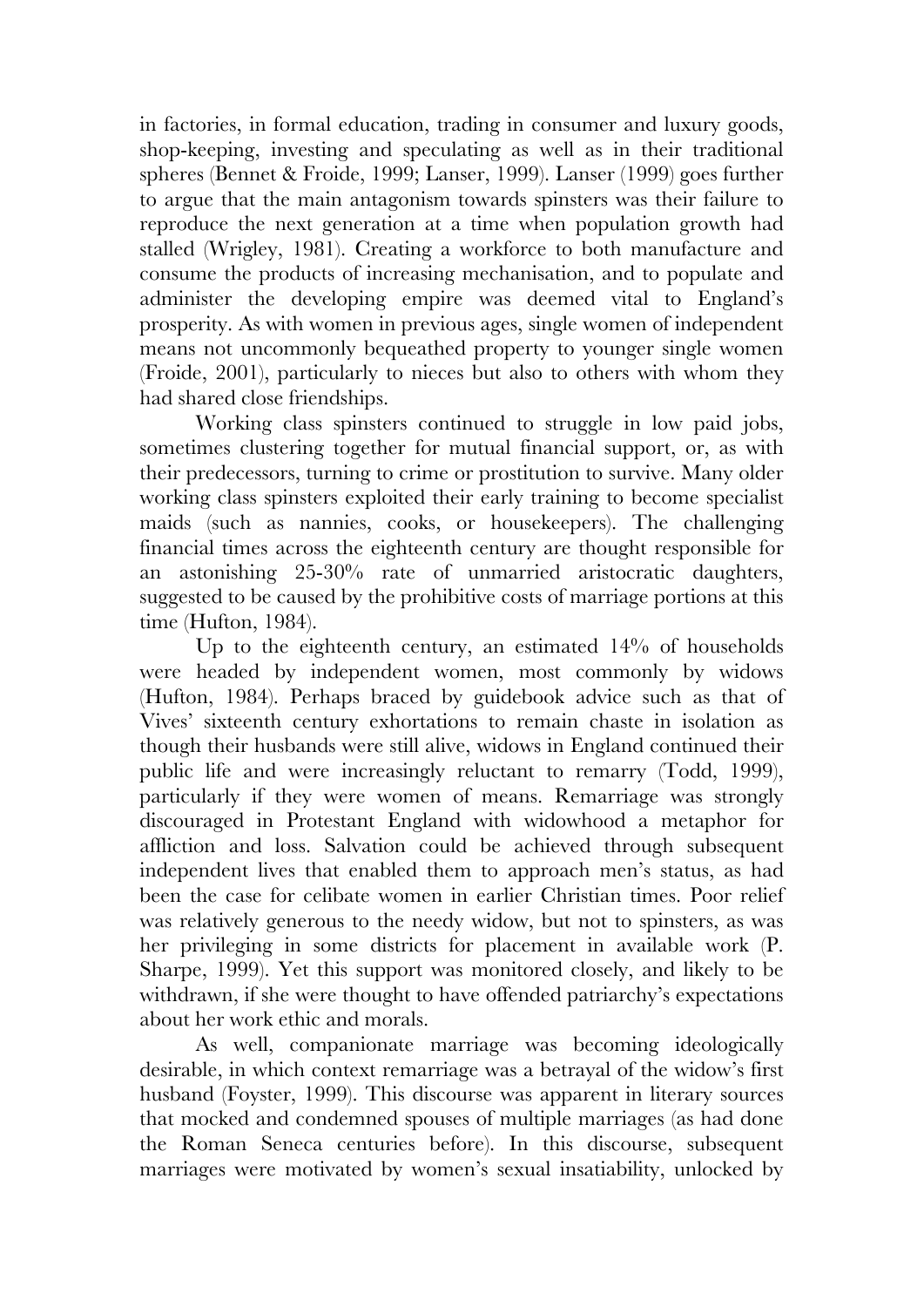their first marriage, and by men's ambition for unearned material gain, rather than a quest for companionship.

There were two major contradictory discourses in texts promoting the new companionate marriage. One spoke about equitable domesticity and conjugal affection, the other reinforced patriarchal ideology through wifely subjection to her husband's authority (Davies, 1981). This second discourse caused some confusion for women whose religion taught that they were bound to follow both God's guidance as revealed through their conscience and their husband's direction. This confusion is suggested to manifest in behaviours that caused the plethora of corrective texts to be written (e.g., Chamberlain, 2002, Wiesner, 2000).

The notion of companionate marriage, however, brought adverse changes to women's financial security. Financial discussion by wives, including about their support if widowed, was thought to be mercenary, unfeminine and domestically disruptive (Erickson, 1999). Spouses were considered to be one person in law which, in reality, meant the husband's ownership of all marital property including his wife and her assets, management of which were lost to the marriage (Hill, 1989). On his death, the newly romanticised notions of marriage required lengthy periods of mourning during which the widow withdrew from public life. During this period, the marriage's resources were managed by a male guardian who controlled the family business, paying the widow an annuity (Stone, 1993) rather than allowing her access to the tools of trade that, in earlier times, would have enabled self-sufficiency (Botelho & Thane, 2001). Similarly, a husband's contribution to public life was, *ipso facto*, also his wife's, justifying her exclusion from independent agency (Wiesner, 2000), an exclusion extended, in anticipation, to the unmarried woman because it was expected that, at some point, she would be married.

The seventeenth and eighteenth centuries saw great agricultural reform that, coupled with population growth and increasing mechanisation, alienated many people from access to land to farm in their own right or to labour for others (Hill, 1989; Raven, 2004). By the late eighteenth century, migration from urban centre to centre was more common, along with desperate poverty, as people sought the means to survive. By the early nineteenth century, support for poor women was waning, sometimes limited to those in a workhouse or who were military widows (P. Sharpe, 1996). Perhaps linked to this movement of people from village to town, region to region, there were indications that the community control that had maintained order in previous times was losing its grip. Illegitimacy rates increased in England from about 1.5% to 5% across the century (Wrigley, 1981), paradoxically coupled with increased pressure on women to marry. Always-single women in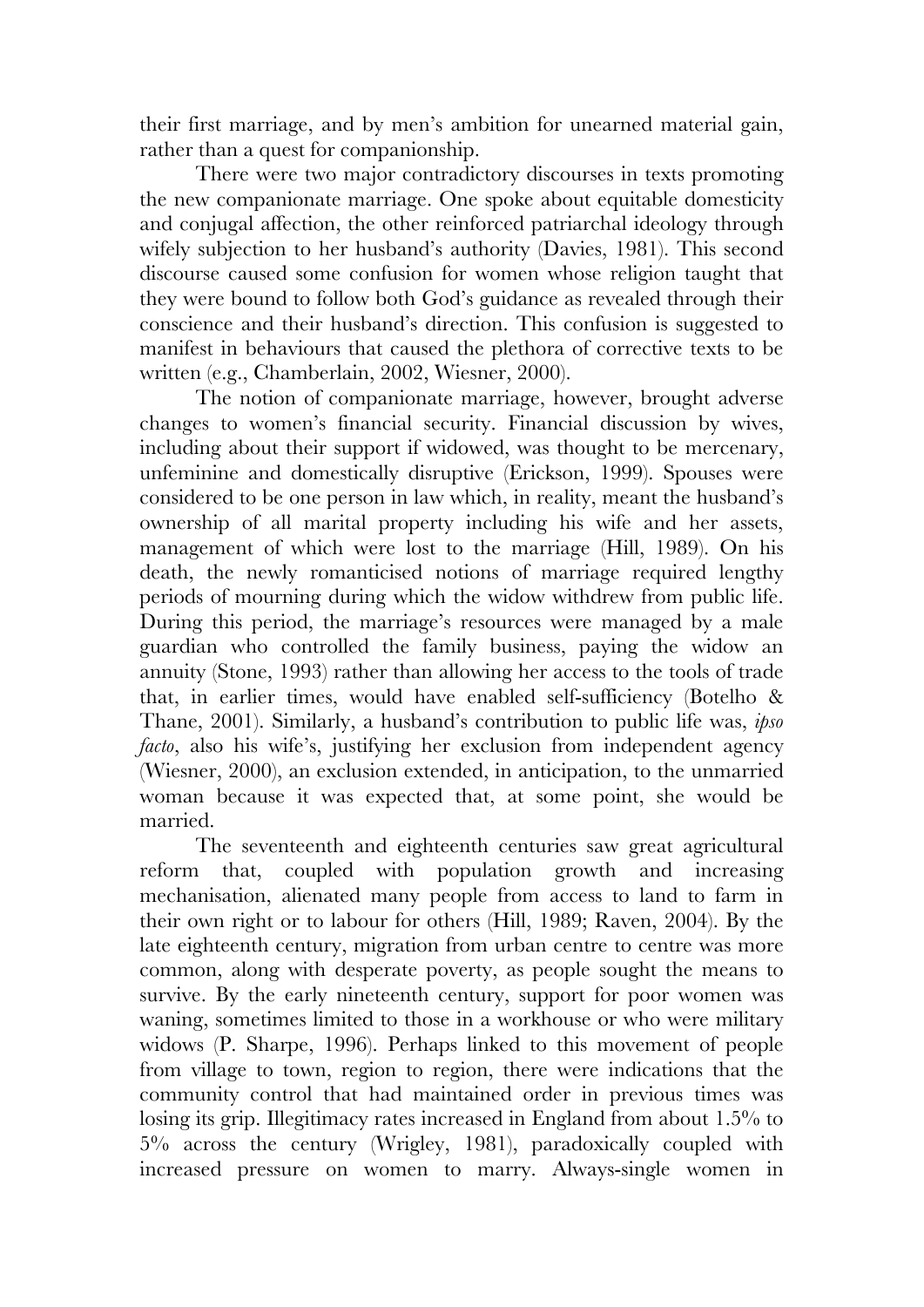propertied families were stigmatised by attitudes ascribing social failure and shame to their relational status (Erickson, 1999). Hill (1989) notes that where there was no question of property or inheritance (i.e., in lower socio-economic populations) pre-marital chastity was of less importance than a couple's compatibility and fertility. The surveillance role previously undertaken by lay women over their neighbours disappeared, including that of midwives whose status decreased as men's authority over women's reproductive health increased (Gowing, 2003)

In the first half of the eighteenth century, the vast majority of women in England were employed in a wide variety of trades that were gradually lost to them through the gendering of occupations and work practice, driven by mechanised processes and the tightening economy (Hill, 1989; King, 2004). For the first time, women's monopoly on spinning was broken by the introduction of machinery which women were thought too weak and unskilled to operate. The model of the family economic production unit vanished, and competition for available employment saw women increasingly marginalised to low paid, unskilled work rather than being allowed to compete with men for householdsupporting wages (Raven, 2004). Increasing dependence on men for survival saw a drop in the median marriage age across the eighteenth century, as marriage became women's major survival strategy. Indeed, the situation became so dire that, according to Hill (1989), by the end of the eighteenth century, women could exist only by marrying or prostituting themselves, which, in the circumstances, could be considered two sides of the same coin. Women continued to dominate poor relief, taking advantage where they could of new approaches that sought to facilitate self-sufficiency rather than on-going dependence on charity (King, 2004). Yet, also from the eighteenth century, women found a role to play in education, as governesses in private homes, as teachers in existing schools and as founders and principals of new ones (Hufton, 1984). Driven by exclusion from the means of self-support, it was spinsters and widows who were in the forefront of pressure for social change, who fought for inclusion in higher education and the professions, and in public life (Hill, 1989; Hufton, 1984).

A major feature of the nineteenth century was a dramatic increase in the number of unmarried women, due to the unavailability of suitable husbands through emigration, war, and unemployment. In 1861, 48.3% of the female population aged 20 and older was independent, including widows (Kranidis, 1999). The increase in the number of spinsters excited public concern about the surplus of women to patriarchy's need, and to the numbers of available marriageable men (M. Anderson, 1984; Hudson, 1995; Kranidis, 1999; Vicinus, 1985; Yeo, 2008). The most often cited discussion of the problem is that of public commentator, W. R.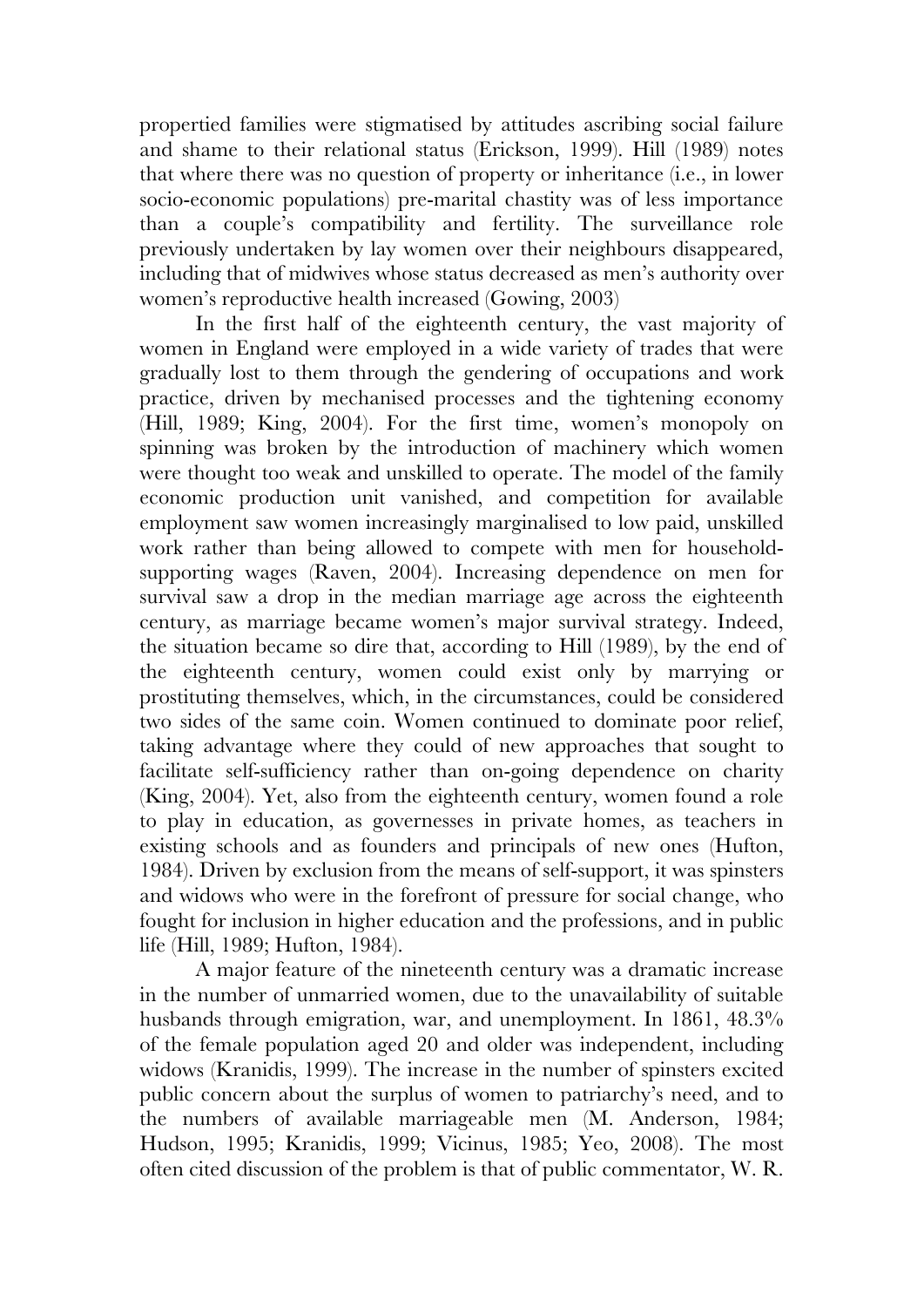Greg, in 1962. In his *Why are women redundant*, he identified the problem as the surplus of middle and upper class women, due to men's earlier emigration to the new colonies and to the women's reluctance to marry below their station. His recommended solutions were for the immediate shipping of 500,000 of the surplus women to the parts of the empire needing wives; and for those remaining in England to both lower their matrimonial sights and learn the skills of the women with besmirched reputations with whom England's bachelors were preferring to spend their time (Greg, 1862). With eerie similarity, Greg anticipated comments by an Australian twenty-first century public figure about the effects of male migration<sup>1</sup>, making the same assumptions about the primacy of women's marital aspirations and men's inclination to avoid these if alternative arrangements for achieving sexual satisfaction were available.

Greg's migration recommendations were not totally original. From the late seventeenth century, independent women "of good behaviours, suitable as wives for soldiers and planters" (P. Sharpe, 2004, p. 64) had been actively encouraged by the East India Company to travel to India and wives already were joining husbands in the Empire's expansion. Migration was not a new concept for working class women who, as noted earlier, moved *en masse* from country to town in search of work as changes in agricultural technology and practice took the jobs previously available to them. Working class women had also been in the vanguard of emigration when prospects in England vanished further with increasing competition for the dwindling number of occupations. From the nineteenth century, hundreds of thousands of women left Britain for the United States, Australia, Canada, New Zealand and the Cape of Good Hope, many with official assisted passage. This migration continued up until the 1930s when the number of women emigrating from the United Kingdom far exceeded that of men (Kranidis, 1999).

For the independent woman remaining in England, life could be grim. Previous early adoption by women of innovation and niche occupations gave way to a labour market gendered to privilege male status, prestige, and income (Hudson, 1995). While working class women were in demand for the low-paying, low-skilled occupations brought by industrialisation, or to domestic service, middle and upper class spinsters were confined to lives of financial dependence and marginalisation (Gordon & Nair, 2002; Hudson, 1995). Paying positions they did secure were an extension of domestic roles that prepared them for work in education, nursing, offices, shops (although many had first to be taught

 <sup>1</sup> KPMG partner, Bernard Salt, was quoted on page 1 of *The West Australian*, 27 July 2005, describing a 'man drought' caused by potential husbands leaving Australia to work overseas. "Men realise they don't have to commit and get to play the field, and the numbers are allowing them to get away with it," he said.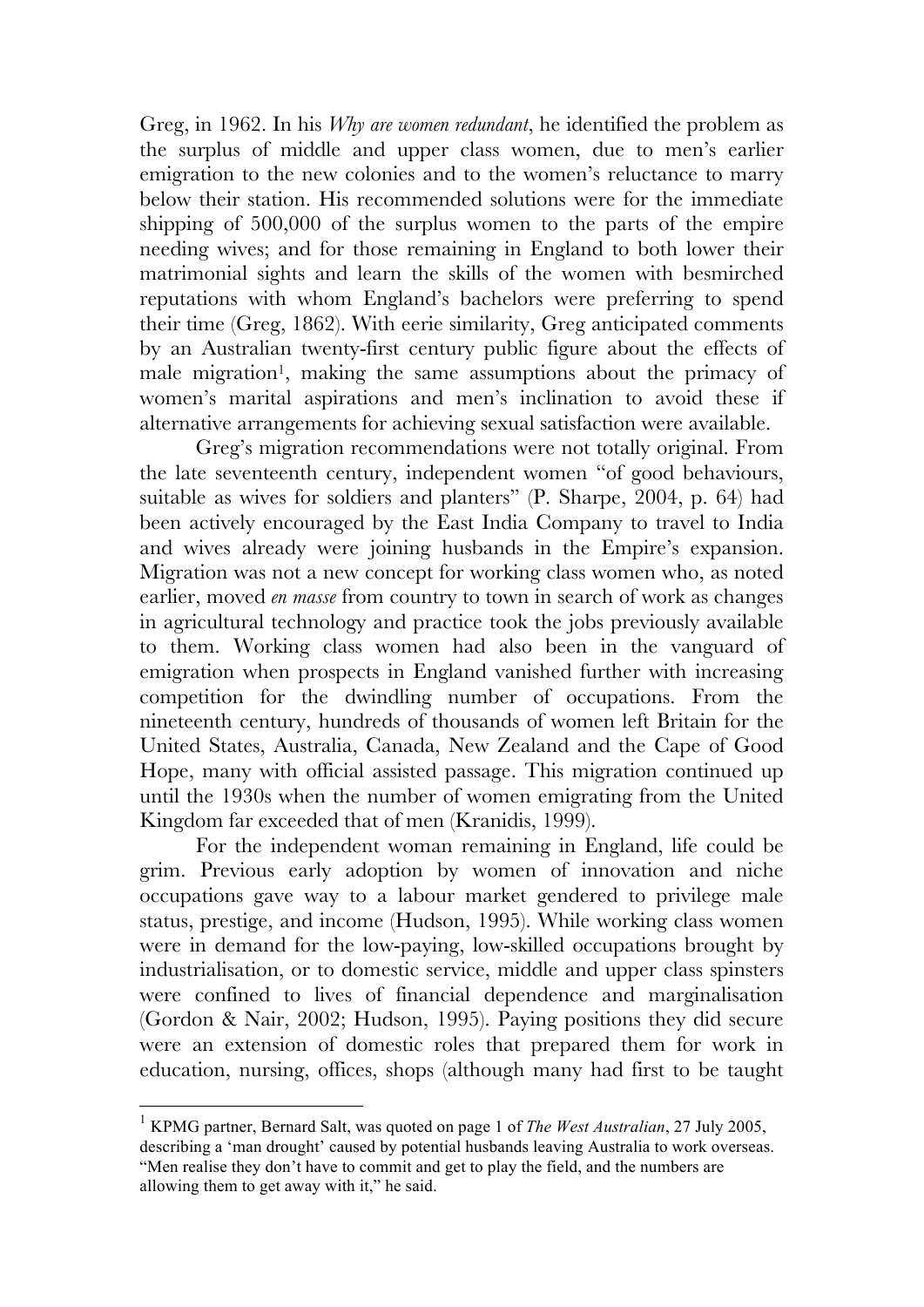arithmetic), operating switchboards and sending telegrams. Caught between a rock and a hard place, even these aspirations to financial independence attracted disapproval for the middle-class spinster who was admonished that her employment cost that of somebody more worthy of the opportunity (Cooper, 2001; Vicinus, 1985). As in previous times, many always-single women came together in self-supporting communities, many of which were dedicated to women's successful independence through education and worthwhile employment.

Although religious practice dominated the life of the Victorian ruling classes, the 1851 census found large numbers of the working class were non-aligned to any church. It was possibly the confluence of reduced religious belief, limited marriage options, increasing agitation for social rights for women or simply economic independence that contributed to an increasing illegitimacy rate. Whatever the reasons, nearly half of all women who did marry were pregnant at the altar; commonly, working class women did not formalise their unions at all (Cooper, 2001). There is evidence that many women in the paid workforce chose maternity without marriage (Hudson, 1995).

Wives, albeit the epitome of idealised passive Victorian femininity, were in a similar dependent situation to their always-single sisters. Husbands continued to have total control over all property in the marriage thus ensuring wives lack of access to financial resources. Scientific discourse limiting women's potential to just the reproductive entered the public domain so that, for the good of the family and the Empire, their activities were restricted to the domestic (Hudson, 1995). Ironically, it was respectable society's distaste of the prurient reporting of those few cases that were presented for a divorce by Parliamentary Act, and criminal conduct litigation, that brought divorce within reach of those citizens who could prove adultery with the passing of the 1857 *Matrimonial Causes Act*. This was followed 25 years later with the *Married Woman's Property Act* (1882) that guaranteed wives control of their own property (Horstman, 1985).

As in previous times, widows enjoyed some privileges denied to spinsters and wives with a significant number operating *femme sole* in small business (Hudson, 1995). In a representative sample of Glaswegian households, Gordon & Nair (2002) found a rise in female-headed households from 23.0% to 40.0% between 1851 and 1891. Widows, who were also providing a home for a broad range of female and male family members, headed the great majority of these households.

From the mid-nineteenth century, women's voices were increasingly heard in the growing debates about social justice, culminating in the focussed agitation that achieved universal suffrage in the early twentieth century (some decades after its gradual introduction in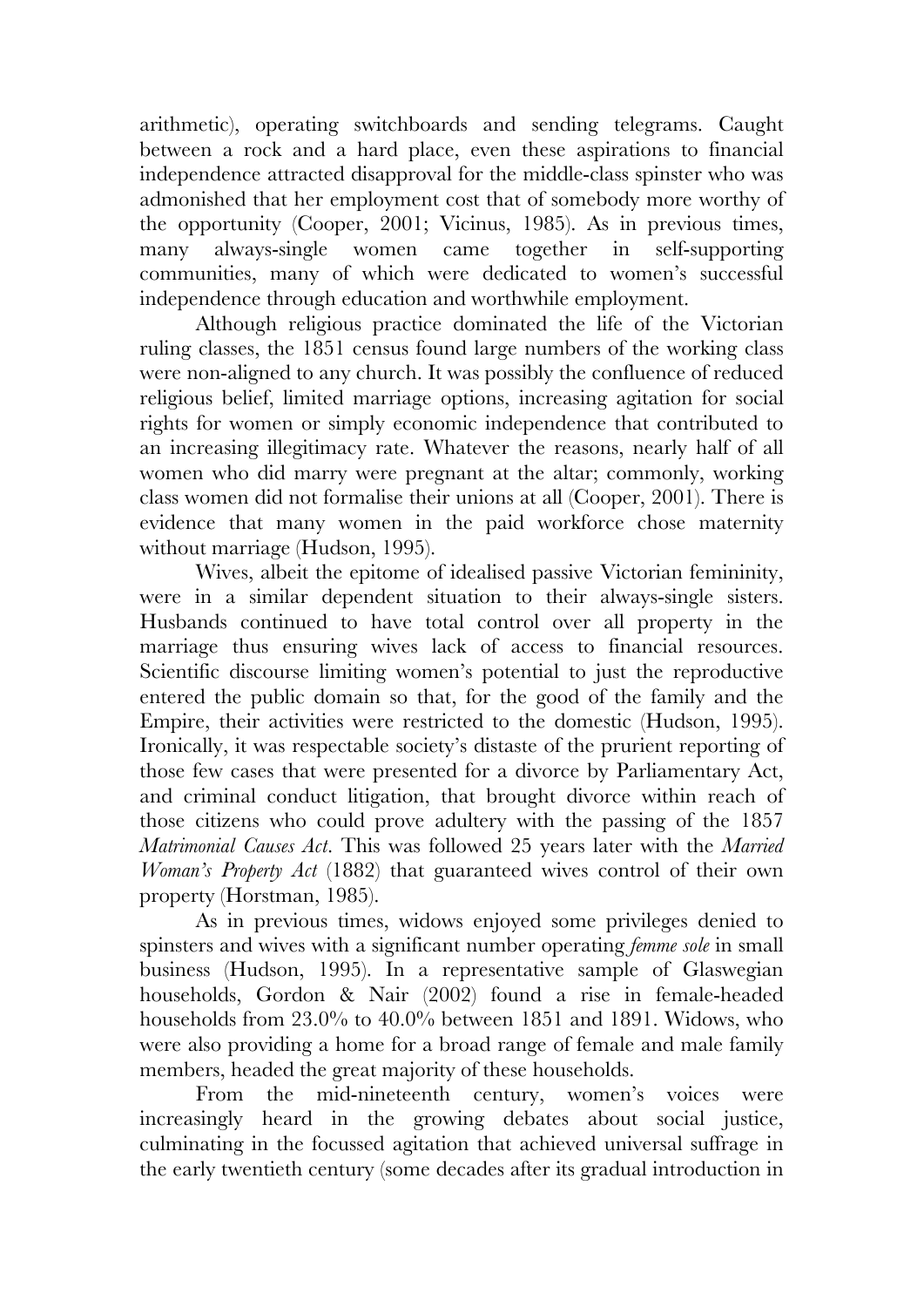the colonies). Recognising the fundamental role of religion in validating social arrangements and women's subjugation, many feminists argued for reclamation of the feminine that had been lost in the transition from Catholicism to the Protestant faith as the official state religion. Darwin's evolutionary theories were applied to social organisation and notions of complementary feminine and masculine principles were promoted to legitimise women's claims to participate in public life. Around the end of the nineteenth century, an argument emerged from sociology that patriarchy had taken humanity as far as it was capable, requiring matriarchy to move it to a higher level (Yeo, 2008). Feminist opposition to the 1860s' Contagious Diseases Acts, that targeted female prostitutes (many of whom were refugees from failed marriages with no incomegenerating alternative) while ignoring their male clients, saw their repeal in the 1880s (Horstman, 1985).

After the 1857 divorce Act*,* a different discourse entered popular literature, one that reflected new expectations of conjugal happiness and admitted the misery that generations of wives had endured (Showalter, 1978). Anxieties about the incidence of fictional – and some factual – lethal poisonings of husbands contributed to the introduction of a Bill to control the sale of poisons. Discussion of marriage became the means by which much art and literature questioned prevailing social conditions (Kranidis, 1999). Prominent among these were John Stuart Mill's *The subjection of women* (1861), credited or vilified at the time for encouraging women's aspirations to independence and the vote (Cooper, 2001; Showalter, 1978). Wilkie Collins published *No name* (1862) in which he examined social identity and bourgeois morality through the responses of two sisters to their illegitimacy, suggesting that women were in greater need of protection from patriarchy and capitalism than from independence. George Gissing's *The odd women* (1893) dealt with the problems of spinsterhood and women's socio-economic dependence (Kranidis, 1999). Many Victorian women, including Florence Nightingale and Frances Power Cobbe, wrote polemics about the dangers of dependence for women. Others, such as Charlotte Brontë and Elizabeth Gaskell, fictionalised representative characters to analyse related problems and their resolution (Dolin, 1997). Educationist and writer, Mrs William (Maria Georgina) Grey, published a pamphlet from her lecture *Old maids* to discuss class and gender stereotypes that labelled a spinster as being independent, honourable and honoured, or disagreeable, ridiculous and a laughingstock, depending on her financial resources (Kranidis, 1999).

In an opposing discourse, the establishment's fear of the independent woman surfaced in literature that demonised her. Not even the religious woman was immune to this backlash with narratives about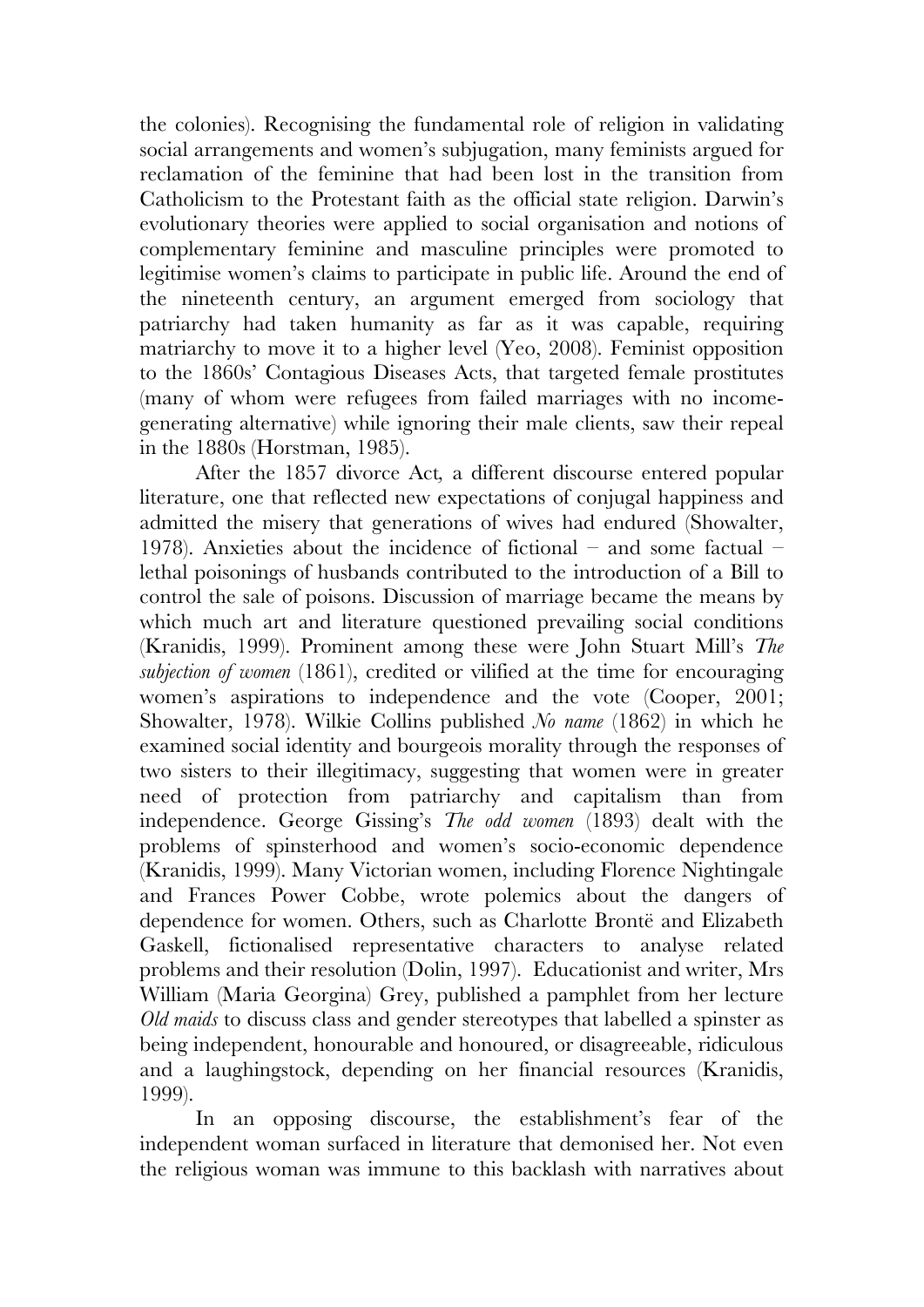depraved convents alongside those of the home-wrecking prostitute, and the labelling as fallen women those who worked in factories and other low-income industry (Bernau, 2007). Undeterred, increasing numbers of women opted for independence and middle-class fertility rates declined (Showalter, 1978). Advice books that had extolled the benefits of marriage for women and their deportment within it began warning women against waiting too long for their prince to come and expecting too much from their husband once wed. There was also a flood of advice books for the independent woman, enjoining her to live lives of devout restraint, and, because of marriage's increasing unpopularity, social commentators warned against suggesting it was only one of many options for women (Vicinus, 1985).

The impetus for change that improved wives' legal status from the mid to the late nineteenth century also brought greater rights and opportunities for unmarried women. By the end of the century, living single attracted women who previously would have been denigrated for their domestic status (Horstman, 1985). Unthinkable just a few decades previously, there was public debate about the value of marriage, the acceptability of divorce, the empowerment for women of freely-chosen celibacy and the importance of friendship as a valid intimate relationship (Vicinus, 1985). The "new woman" of the 1890s, with her self-sufficiency and reluctance to marry, attracted epithets questioning her femininity and appearance (Cooper, 2001) as the ideological elites tried to protect their status. At the turn of the century, 45.5% of spinsters were in paid employment and women in general seemed on the cusp of full civil status (Vicinus, 1985). The "modern girl" of women's magazines was synonymous with progress, self-sufficiency, and independence (Tinkler, 1995). Women seemed to be approaching ascendency.

## **Summary**

This chapter began, as with the preceding one, by describing a time when women enjoyed independent participation in public life before patriarchal interests, validated by religious discourse, again asserted their dominance over the feminine. In our history of Western misogyny we moved to the Anglophone world, finding some evidence of women's autonomy in the first millennium CE. The second millennium enshrined primogeniture as a social organising mechanism that effected women's exclusion from equitable participation in political and civic affairs. Their participation in the workforce was subject to the economic demands of any period, and their claims to financial self-sufficiency were likely to be denied when male employment rates were threatened. At a domestic level, women's lives swung between the partnership necessary for the success of a familybased economic unit such as a trade or peasant farming and the elevation